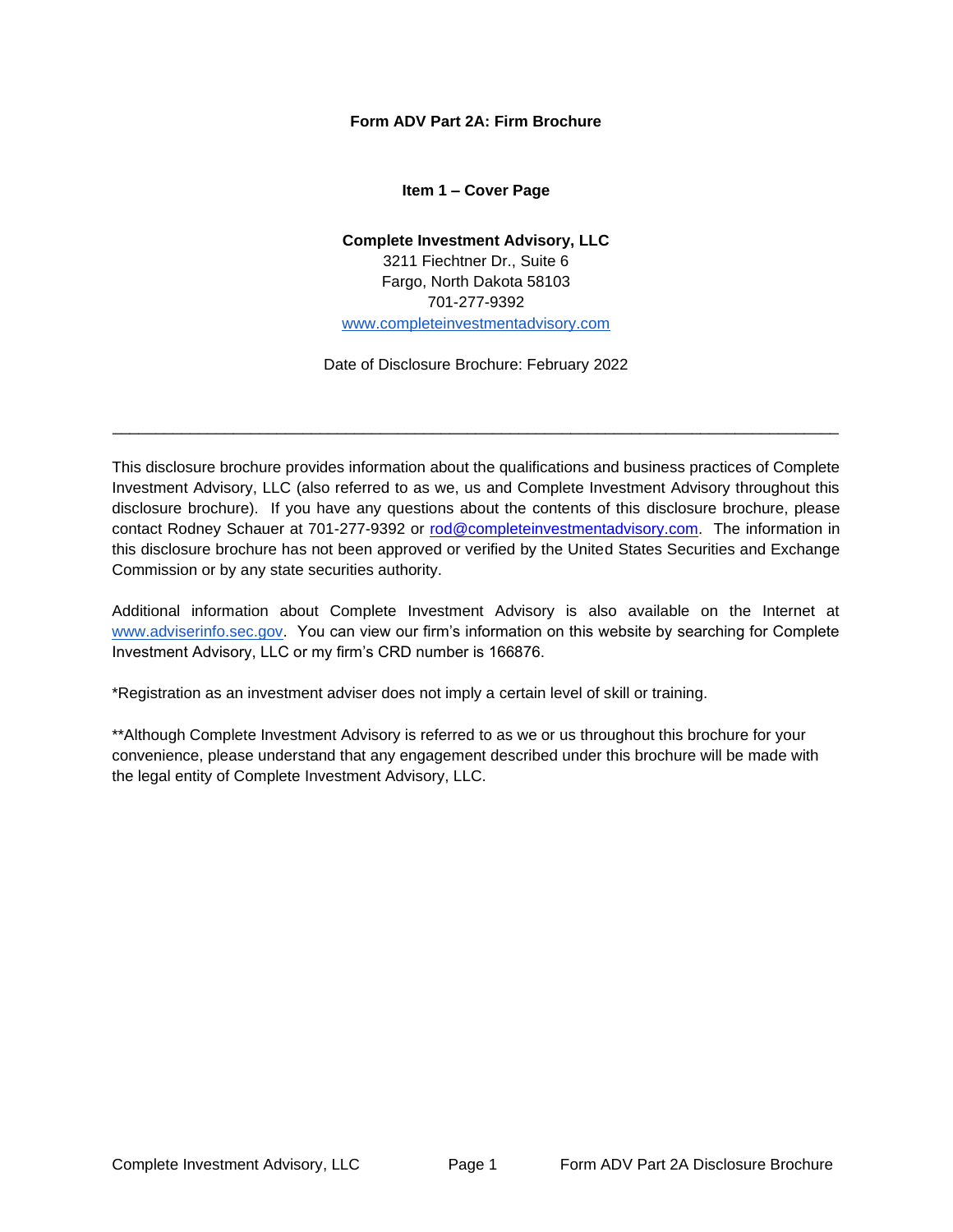### **Item 2 – Material Changes**

<span id="page-1-0"></span>Since the filing of our annual update to this brochure in April 2021, there have been no material changes made.

We will ensure that you receive a summary of any material changes to this and subsequent disclosure brochures within 120 days after our firm's fiscal year ends. Our firm's fiscal year ends on December 31, so you will receive the summary of material changes no later than April 30 each year. At that time we will also offer or provide a copy of the most current disclosure brochure. We may also provide other ongoing disclosure information about material changes, as necessary.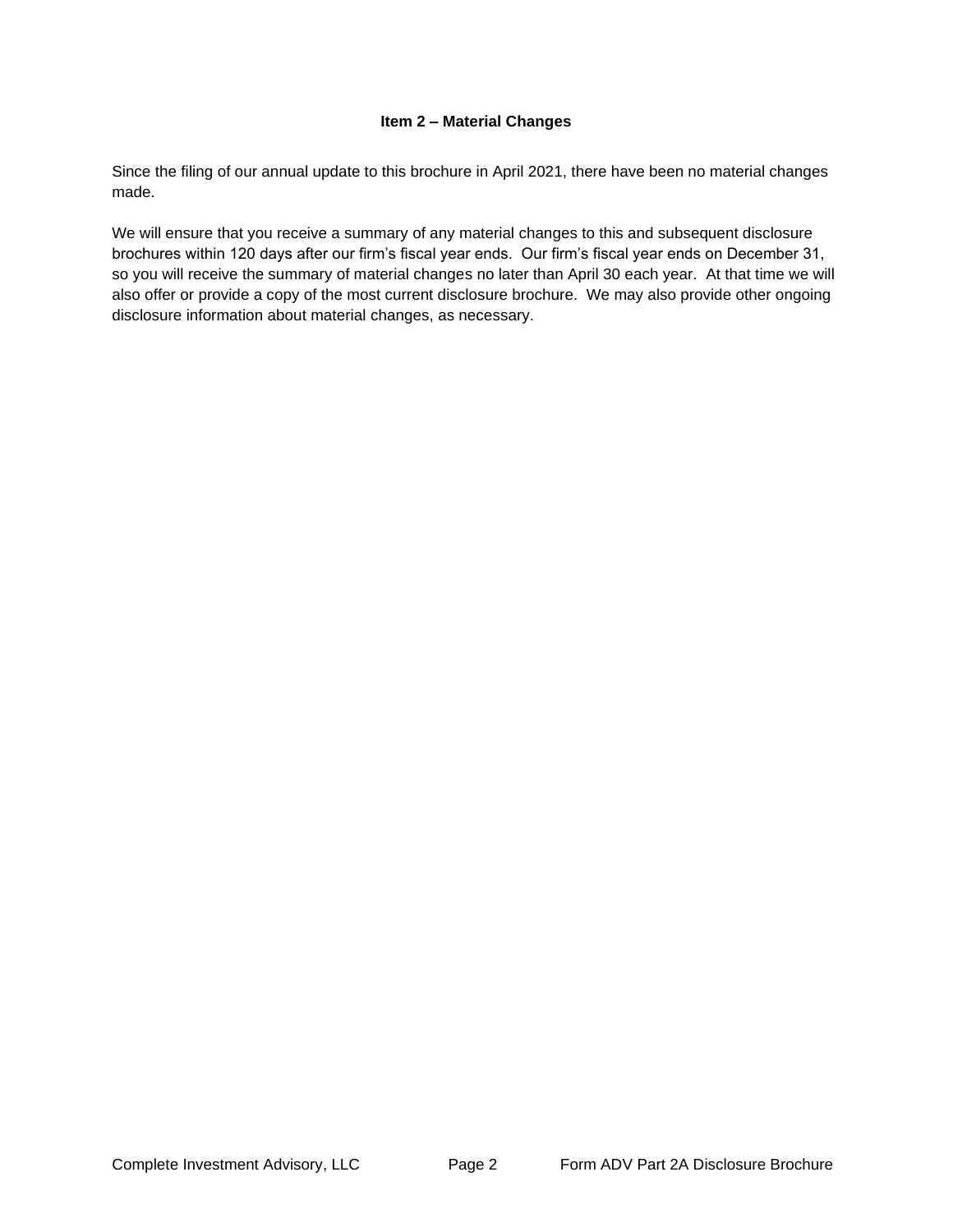# Item 3 - Table of Contents

<span id="page-2-0"></span>

| Item 8 - Methods of Analysis, Investment Strategies and Risk of Loss11                 |  |
|----------------------------------------------------------------------------------------|--|
|                                                                                        |  |
|                                                                                        |  |
|                                                                                        |  |
|                                                                                        |  |
|                                                                                        |  |
|                                                                                        |  |
| Item 11 - Code of Ethics, Participation in Client Transactions and Personal Trading 15 |  |
|                                                                                        |  |
| Affiliate and Employee Personal Securities Transactions Disclosure15                   |  |
|                                                                                        |  |
|                                                                                        |  |
|                                                                                        |  |
|                                                                                        |  |
|                                                                                        |  |
|                                                                                        |  |
|                                                                                        |  |
|                                                                                        |  |
|                                                                                        |  |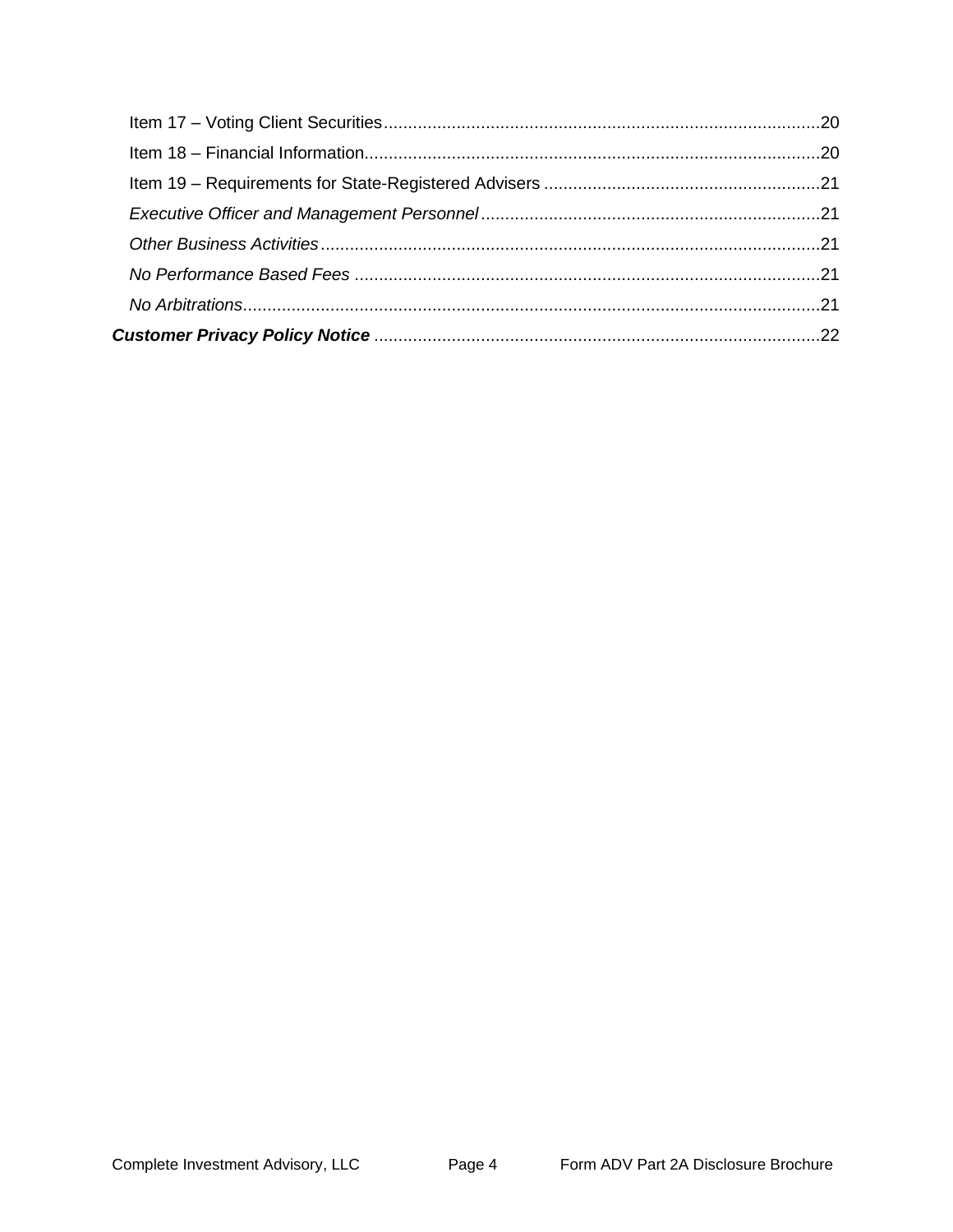### **Item 4 – Advisory Business**

<span id="page-4-0"></span>Complete Investment Advisory is an investment adviser registered with the State of North Dakota and is a limited liability company (LLC) formed under the laws of the State of North Dakota.

- Complete Financial Group, Inc. owns 100% of Complete Investment Advisory as of January 1, 2017. Rodney Schauer is the sole owner of Complete Financial Group, Inc.
- Rodney Schauer is the Managing Member, Chief Compliance Officer (CCO) and an Investment Advisor Representative of Complete Investment Advisory. Full details of his education and business background are provided at *Item 19* of this Disclosure Brochure.
- Complete Investment Advisory filed its initial application to become registered as an investment adviser in March 2013.

## *Description of Advisory Services*

<span id="page-4-1"></span>The following are descriptions of the primary advisory services of Complete Investment Advisory. Please understand that a written agreement, which details the exact terms of the service, must be signed by you and Complete Investment Advisory before we can provide you the services described below.

Complete Investment Advisory is a *fee-based* Investment Advisory Firm that provides professional Investment Management and Consultation Services. The term "fee-based" means Complete Investment Advisory does not accept commissions for securities recommendations.

Complete Investment Advisory may offer a complimentary general consultation to discuss the services available, to give a prospective client an opportunity to review the services desired, and to determine the possibility of a potential Client-Adviser relationship. Complete Investment Advisory reserves the right to decline to provide services to any investor and for any reason.

**Asset Management Services –** Complete Investment Advisory offers asset management services, which involves Complete Investment Advisory providing you with continuous and ongoing supervision over your specified accounts.

You must appoint our firm as your investment adviser of record on specified accounts (collectively, the "Account"). The Account consists only of separate account(s) held by qualified custodian(s) under your name. The qualified custodians maintain physical custody of all funds and securities of the Account, and you retain all rights of ownership (e.g., right to withdraw securities or cash, exercise or delegate proxy voting and receive transaction confirmations) of the Account.

The Account is managed by us based on your financial situation, investment objectives and risk tolerance. We actively monitor the Account and provide advice regarding buying, selling, reinvesting or holding securities, cash or other investments of the Account.

We will need to obtain certain information from you to determine your financial situation and investment objectives. You will be responsible for notifying us of any updates regarding your financial situation, risk tolerance or investment objective and whether you wish to impose or modify existing investment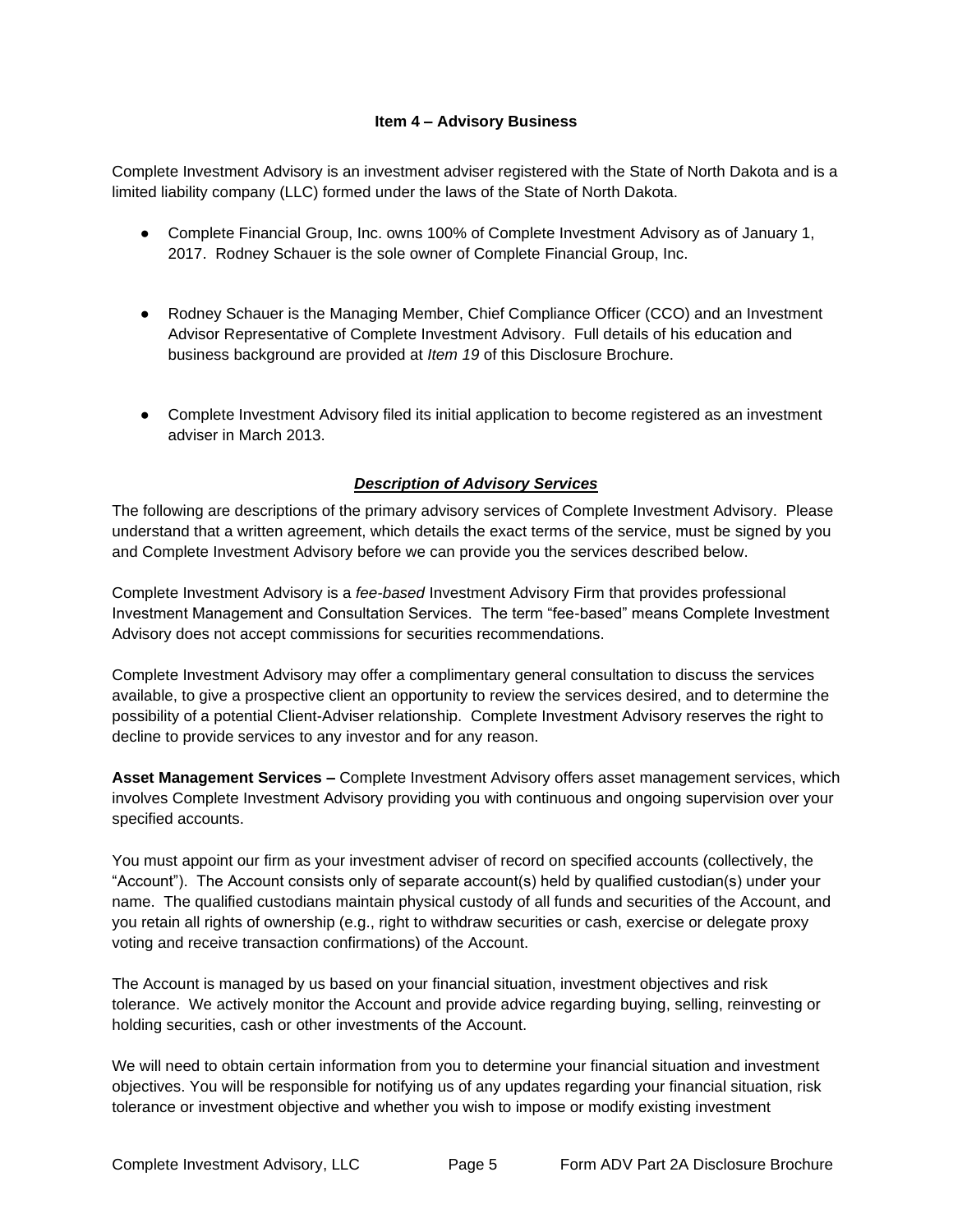restrictions; however we will contact you at least annually to discuss any changes or updates regarding your financial situation, risk tolerance or investment objectives. We are always reasonably available to consult with you relative to the status of your Account. You have the ability to impose reasonable restrictions on the management of your accounts, including the ability to instruct us not to purchase certain securities.

It is important that you understand that we manage investments for other clients and may give them advice or take actions for them or for my personal accounts that is different from the advice we provide to you or actions taken for you. We are not obligated to buy, sell or recommend to you any security or other investment that we may buy, sell or recommend for any other clients or for our own accounts.

Conflicts arise in the allocation of investment opportunities among accounts that we manage. We strive to allocate investment opportunities believed to be appropriate for your account(s) and other accounts advised by our firm among such accounts equitably and consistent with the best interests of all accounts involved. However, there can be no assurance that a particular investment opportunity that comes to our attention will be allocated in any particular manner. If we obtain material, non-public information about a security or its issuer that we may not lawfully use or disclose, we have absolutely no obligation to disclose the information to any client or use it for any client's benefit.

**Financial Planning Services -** Complete Investment Advisory does not consider itself a comprehensive financial planner but strives to always have an accredited financial planner on staff.

Financial planning is a process to help clients and prospective clients identify what they have, what they earn, what they spend, how they are taxed, what they owe, and what risks there are to their overall financial life and help clients set achievable goals. By creating a financial plan, we can help clients identify the needed savings rate and rate of return needed to achieve their goals.

We prepare a comprehensive financial plan for prospective clients to help them identify their chances of reaching their goals with their current process and identify where we might be able to add value to their financial future.

When a prospect becomes a client of our firm with assets under management, we then provide an ongoing financial plan that helps direct the investment direction and planning direction we take on the client's behalf to help them reach their goals. Only clients with a need to monitor the whole financial plan will have an ongoing plan, and the cost of this service is included in the fee charges for assets under management.

If a client doesn't have assets under management with our firm, we charge \$250 an hour to create and monitor the financial plan for them. The non-asset under management clients will sign a financial planning only contract that will describe our shared responsibilities while creating and monitoring the plan.

**Newsletters -** Complete Investment Advisory occasionally prepares general, educational and informational newsletters. Newsletters are always offered on an impersonal basis and do not focus on the needs of a specific individual.

## *Advice to Certain Types of Investments*

Complete Investment Advisory provides investment advice on the following types of investments: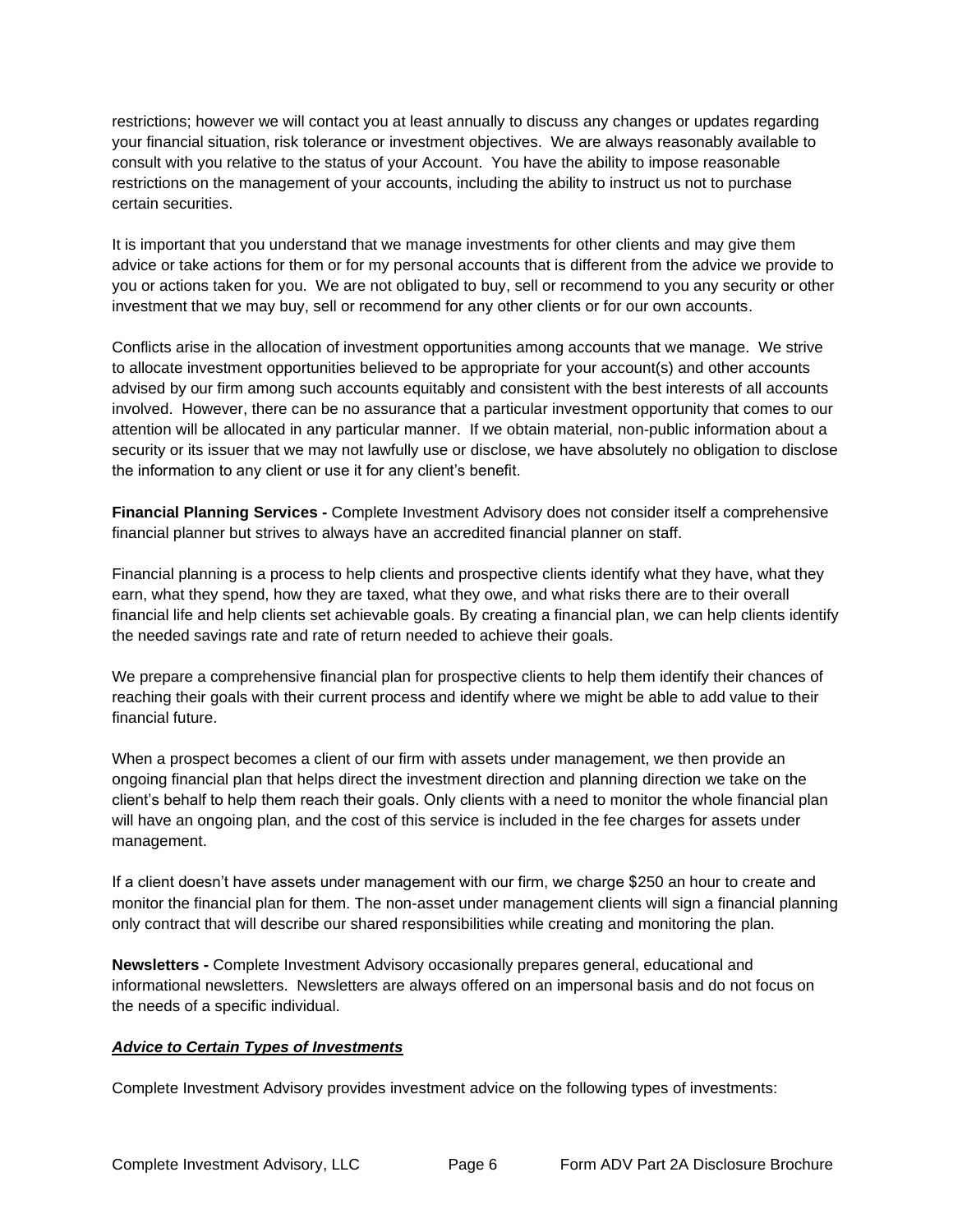- Mutual Funds
- Exchange Traded Funds (ETFs)
- Exchange-listed Securities
- Securities Traded Over-the-Counter
- Warrants
- Corporate Debt Securities
- Commercial Paper
- **•** Certificates of Deposit
- Municipal Securities
- Variable Annuities
- Variable Life Insurance
- US Government Securities
- Options Contracts on Securities
- Options Contracts on Commodities
- Futures Contracts on Tangibles
- Futures Contracts on Intangibles
- Interests in Partnerships Investing in Real Estate
- Interests in Partnerships Investing in Oil and Gas Interests

Although we generally provide advice only on the products previously listed, we have the ability to offer advice on any investment product that may be suitable for each client's specific circumstances, needs, goals, and objectives.

It is not our typical investment strategy to attempt to time the market, but we may increase cash holdings modestly as deemed appropriate based on your risk tolerance and our expectations of market behavior. We may modify our investment strategy to accommodate special situations such as low basis stock, stock options, legacy holdings, inheritances, closely held businesses, collectibles, or special tax situations.

<span id="page-6-0"></span>*(Please refer to Item 8 – Methods of Analysis, Investment Strategies and Risk of Loss for more information.)*

# *Tailor Advisory Services to Individual Needs of Clients*

Complete Investment Advisory's advisory services are always provided based on your individual needs. This means, for example, that when we provide asset management services, you are given the ability to impose restrictions on the accounts we manage for you, including specific investment selections and sectors. We work with you on a one-on-one basis through interviews and questionnaires to determine your investment objectives and suitability information. Our consulting services are always provided based on your individual needs. When providing consulting services, we work with you on a one-on-one basis through interviews and questionnaires to determine your investment objectives and suitability information. We will not enter into an investment adviser relationship with a prospective client whose investment objectives may be considered incompatible with our investment philosophy or strategies or where the prospective client seeks to impose unduly restrictive investment guidelines.

## *Client Assets Managed by Complete Investment Advisory*

<span id="page-6-1"></span>As of January 3, 2022, Complete Investment Advisory has a total amount of assets under management of \$ 63,817,890. This entire amount is managed on a discretionary basis.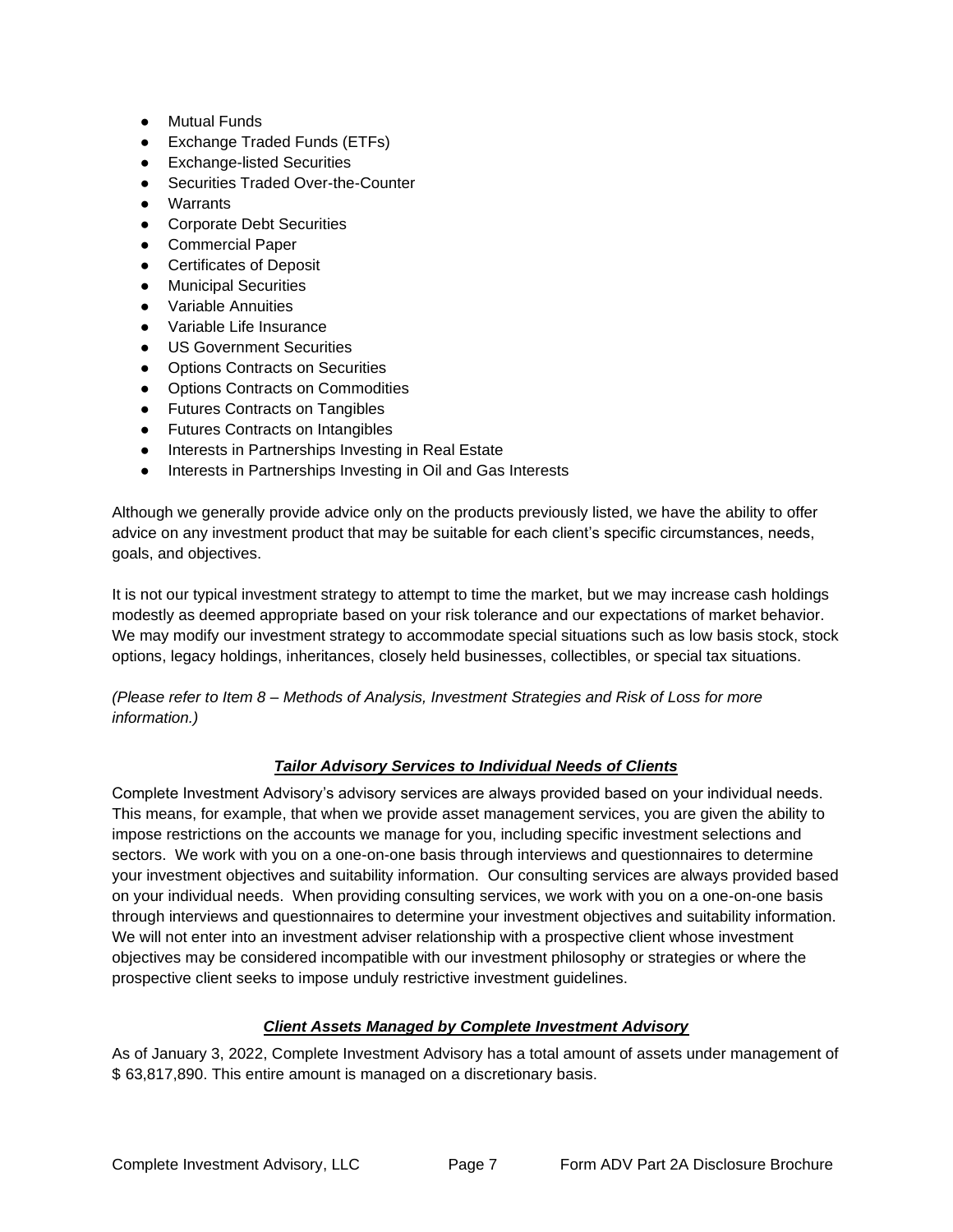### **Item 5 – Fees and Compensation**

<span id="page-7-0"></span>In addition to the information provided in *Item 4 – Advisory Business*, this section provides additional details regarding our firm's services along with descriptions of each service's fees and compensation arrangements. It should be noted that lower fees for comparable service can be available from other sources. The exact fees and other terms will be outlined in the agreement between you and Complete Investment Advisory.

### *Asset Management Services*

Fees charged for our asset management services are charged based on a percentage of assets under management, billed in advance (at the start of the billing period) on a quarterly calendar basis and calculated based on the fair market value of your account as determined at the beginning of the billing period. Fees are prorated (based on the number of days service is provided during the initial billing period) for your account opened at any time other than the beginning of the billing period. If asset management services are commenced in the middle of the billing period, then the prorated fee for that billing period is based on the value of the Account when services commence, is due immediately, and will be deducted from the Account when services commence.

You may terminate the consulting services within five (5) business days of entering into an agreement with Complete Investment Advisory without penalty or fees due. After the initial five (5) day period, asset management services continue in effect until terminated. You may terminate the services by providing Complete Investment Advisory with notice. Complete Investment Advisory may terminate the services by providing you with written notice effective 30 days after you receive the written notice. Any prepaid, unearned fees will be promptly refunded by Complete Investment Advisory to you. Fee refunds will be determined on a pro rata basis using the number of days services are actually provided during the final period.

Fees charged for our asset management services are negotiable based on the type of client, the complexity of the client's situation, the composition of the client's account (i.e., equities versus mutual funds), the relationship of the client with the investment adviser representative, and the total amount of assets under management for the client.

| <b>Assets Under Management</b> | <b>Fee Percentage Charged</b> |
|--------------------------------|-------------------------------|
| $$1 - $500,000$                | 1.5%                          |
| $$500,001 - $1,000,000$        | 1.25%                         |
| $$1,000,001 - $3,000,000$      | 1.00%                         |
| $$3,000,001 - $5,000,000$      | .75%                          |

The annual fee for asset management services will be between 0.50% and 1.50% of the total assets under management.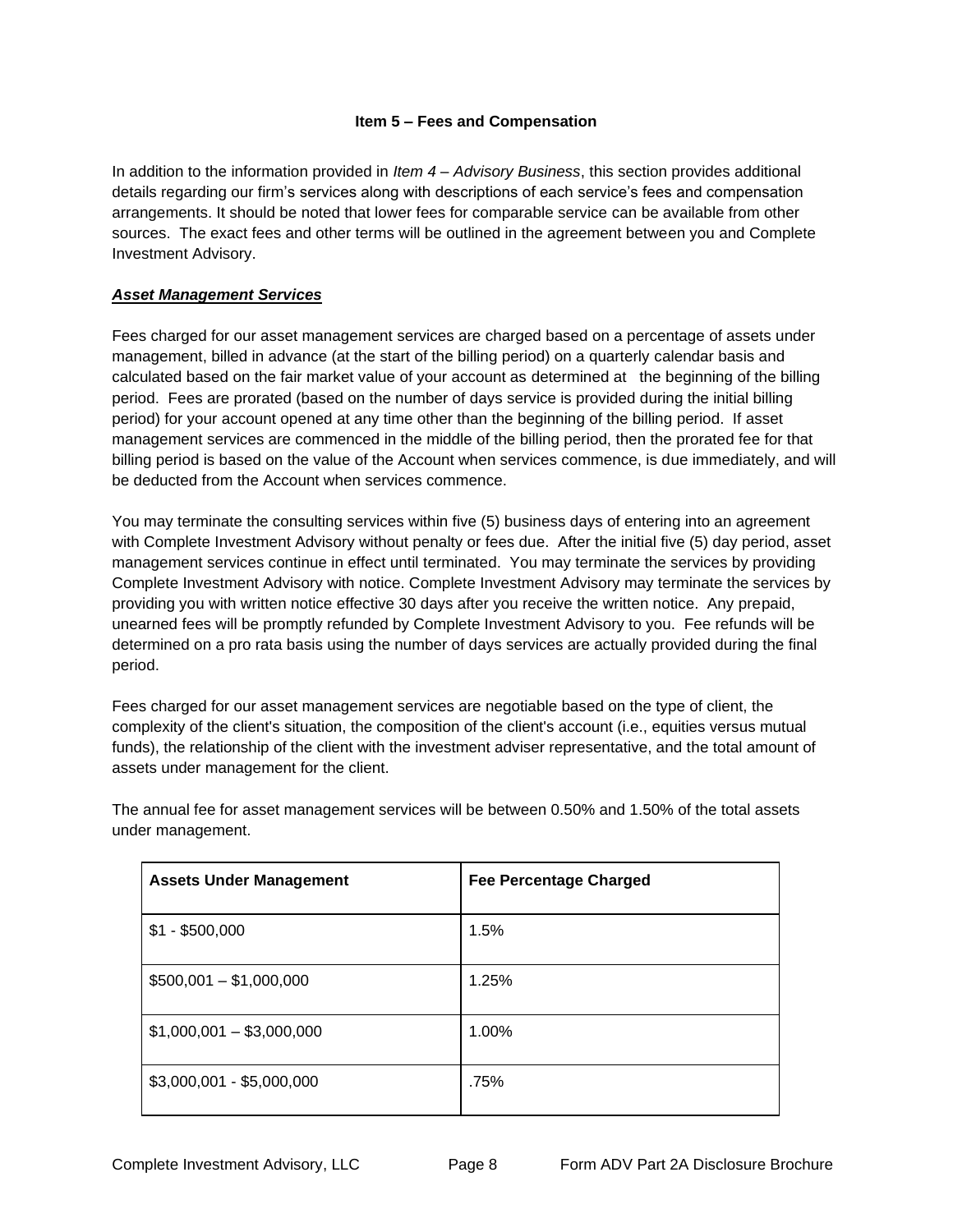| \$5,000,001 & Higher | .50% |
|----------------------|------|
|                      |      |

Complete Investment Advisory believes that its annual fee is reasonable in relation to: (1) services provided and (2) the fees charged by other investment advisers offering similar services/programs. However, our annual investment advisory fee can be higher than that charged by other investment advisers offering similar services/programs. In addition to our compensation, you can also incur charges imposed at the mutual fund level (e.g., advisory fees and other fund expenses).

You can choose how to pay your investment advisory fees. The investment advisory fees can be deducted from your account and paid directly to our firm by the qualified custodian(s) of your account, or you can pay our firm upon receipt of a billing notice sent directly to you.

If you choose to have the investment advisory fees deducted from your account, you must authorize the qualified custodian(s) of your account to deduct fees from your account and pay such fees directly to Complete Investment Advisory. You should review your account statements received from the qualified custodian(s) and verify that appropriate investment advisory fees are being deducted. The qualified custodian(s) will not verify the accuracy of the investment advisory fees deducted.

If you choose to pay the fees after receiving a statement, fees are due upon your receipt of a billing notice sent directly to you. The billing notice will detail the formula used to calculate the fee, the assets under management and the time period covered. Fees for the services of our firm will be due immediately after your receipt of the billing notice.

Brokerage commissions and/or transaction ticket fees charged by the qualified custodian are billed directly to you by the qualified custodian. Complete Investment Advisory does not receive any portion of such commissions or fees from you or the qualified custodian. In addition, you can incur certain charges imposed by third parties other than Complete Investment Advisory in connection with investments made through your account including, but not limited to, mutual fund sales loads, 12(b)-1 fees and surrender charges, variable annuity fees and surrender charges, IRA and qualified retirement plan fees, and charges imposed by the qualified custodian(s) of your account. Management fees charged by Complete Investment Advisory are separate and distinct from the fees and expenses charged by investment company securities that may be recommended to you. A description of these fees and expenses is available in each investment company's security prospectus.

# *Consulting Services*

<span id="page-8-0"></span>Complete Investment Advisory provides consulting services under an hourly fee arrangement. An hourly fee of \$250 per hour is charged by Complete Investment Advisory for consulting services. Before providing consulting service, Complete Investment Advisory will provide an estimate of the approximate hours needed to complete the consulting services. If Complete Investment Advisory anticipates exceeding the estimated amount of hours required, Complete Investment Advisory will contact you to receive authorization to provide additional services. You may be requested to pay in advance a mutually agreed upon retainer that will be available for Complete Investment Advisory to bill hourly fees against my consulting services; however, under no circumstances will Complete Investment Advisory require you to pay fees more than \$500 more than six months in advance. Any unpaid hourly fees will be due immediately upon completion of the consulting services.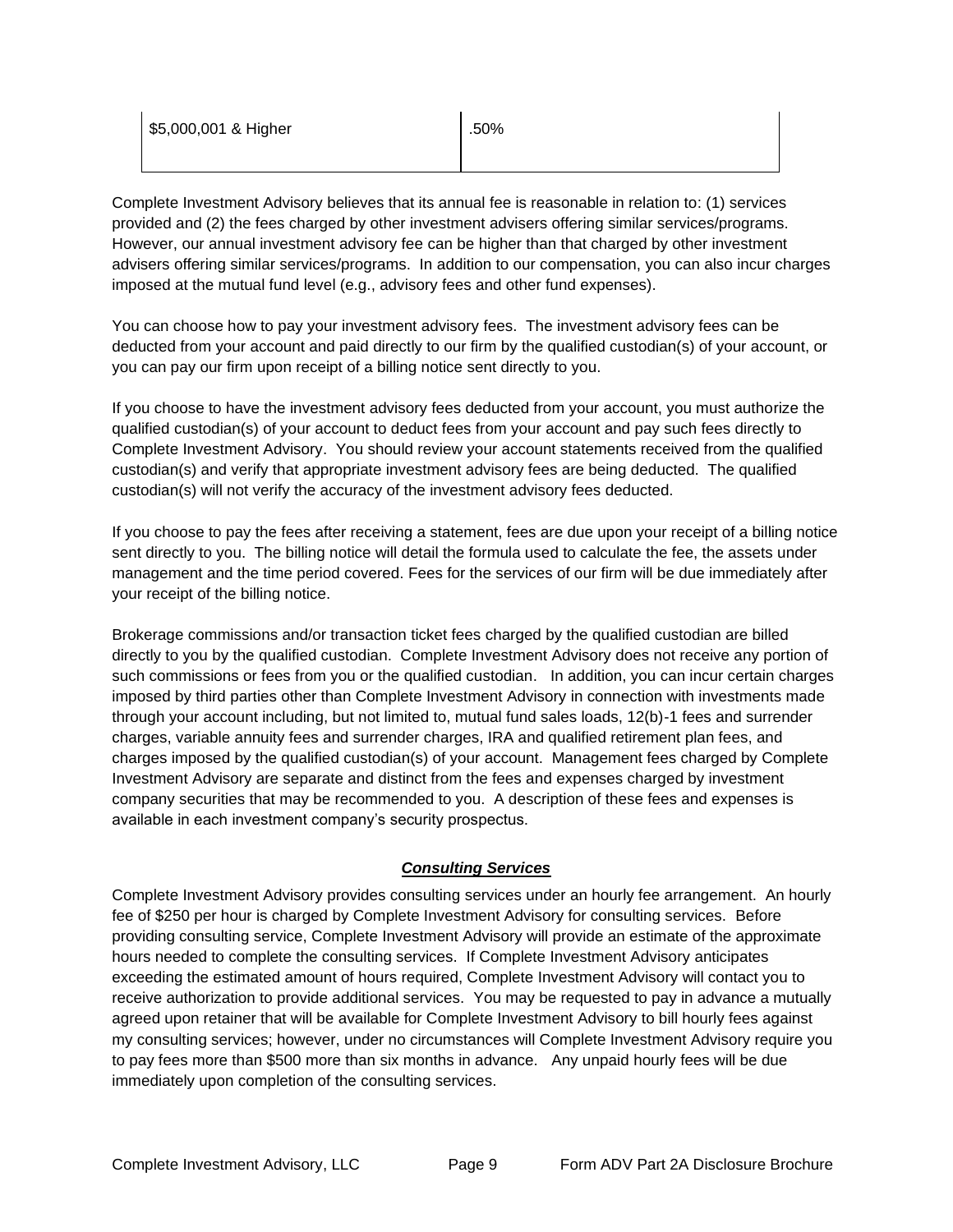To the extent Complete Investment Advisory provides you with general investment recommendations as part of our consulting services, and you implement such investment recommendations through us, Complete Investment Advisory at our discretion may offer to waive or reduce the fee for certain consulting services.

The one-time consulting services will terminate upon completion of the consultation or either party providing the other party with written notice.

You may terminate the consulting services within five (5) business days of entering into an agreement with Complete Investment Advisory without penalty or fees due. If you terminate the consulting services after five (5) business days of entering into an agreement with Complete Investment Advisory, you will be responsible for immediate payment of any consulting work performed by Complete Investment Advisory prior to the receipt by Complete Investment Advisory of your notice. For consulting services performed by Complete Investment Advisory under an hourly arrangement, you will pay Complete Investment Advisory for any hourly fees incurred at the rates described above. In the event that there is a remaining balance of any fees paid in advance after the deduction of fees from the final invoice, those remaining proceeds will be refunded by Complete Investment Advisory to you.

You may pay the investment advisory fees owed for the financial planning services by submitting payment directly (for example, by check).

You should notify Complete Investment Advisory within ten (10) days of receipt of an invoice if you have questions about or dispute any billing entry.

All fees paid to Complete Investment Advisory for services are separate and distinct from the commissions, fees and expenses charged by insurance companies associated with any disability insurance, life insurance and annuities subsequently acquired by you. If you sell or liquidate certain existing securities positions to acquire any insurance or annuity, you may also pay a commission and/or deferred sales charges in addition to the financial planning and consulting fees paid to Complete Investment Advisory and any commissions, fees and expenses charged by the insurance company for subsequently acquired insurance and/or annuities.

If you elect to have us, in our separate capacity as insurance agents, implement any insurance recommendations, we may waive or reduce the investment advisory fee charged for these services by the amount of the commissions received as insurance agents. Any reduction of the investment advisory fee will not exceed 100% of the insurance commission received.

All fees paid to Complete Investment Advisory for consulting services are separate and distinct from the commissions charged by a broker-dealer or asset management fees charged by an investment adviser to implement such recommendations.

<span id="page-9-0"></span>It should be noted that lower fees for comparable services may be available from other sources.

#### *Newsletters*

On an infrequent basis, we provide newsletters to clients and prospective clients free of charge.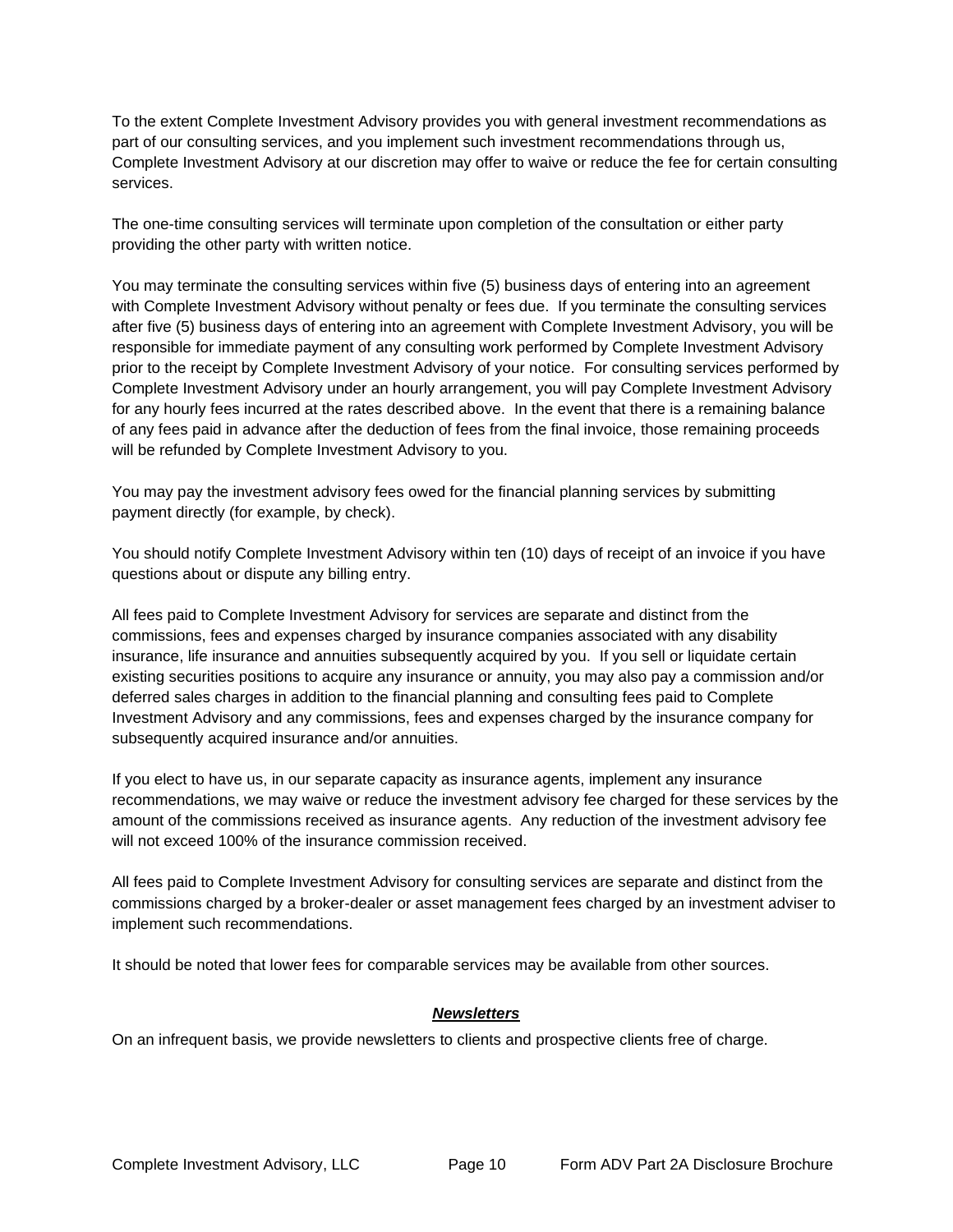### **Item 6 – Performance-Based Fees and Side-By-Side Management**

<span id="page-10-1"></span><span id="page-10-0"></span>Performance-based fees are defined as fees based on a share of capital gains on or capital appreciation of the assets held in a client's account. *Item 6* is not applicable to this Disclosure Brochure because we do not charge or accept performance-based fees.

## **Item 7 – Types of Clients**

Complete Investment Advisory generally provides investment advice to individuals including high net worth individuals

<span id="page-10-2"></span>You are required to execute a written agreement with Complete Investment Advisory specifying the particular advisory services in order to establish a client arrangement with Complete Investment Advisory.

### *Minimum Investment Amounts Required*

Complete Investment Advisory requires a minimum of \$50,000 in order to open an account. To reach this account minimum, clients can aggregate all household accounts. Exceptions can be granted to this minimum at our discretion.

<span id="page-10-3"></span>The minimum hourly fee generally charged for consulting services is \$250.

## **Item 8 – Methods of Analysis, Investment Strategies and Risk of Loss**

## *Methods of Analysis*

<span id="page-10-4"></span>Complete Investment Advisory uses the following methods of analysis in formulating investment advice:

Charting - This is a set of techniques used in technical analysis in which charts are used to plot price movements, volume, settlement prices, open interest, and other indicators, in order to anticipate future price movements. Users of these techniques, called chartists, believe that past trends in these indicators can be used to extrapolate future trends.

Charting is likely the most subjective analysis of all investment methods since it relies on proper interpretation of chart patterns. The risk of reliance upon chart patterns is that the next day's data can always negate the conclusions reached from prior days' patterns. Also, reliance upon chart patterns bears the risk of a certain pattern being negated by a larger, more encompassing pattern that has not shown itself yet.

Cyclical – This method analyzes the investments sensitive to business cycles and whose performance is strongly tied to the overall economy. For example, cyclical companies tend to make products or provide services that are in lower demand during downturns in the economy and in higher demand during upswings. Examples include the automobile, steel, and housing industries. The stock price of a cyclical company will often rise just before an economic upturn begins and fall just before a downturn begins. Investors in cyclical stocks try to make the largest gains by buying the stock at the bottom of a business cycle, just before a turnaround begins.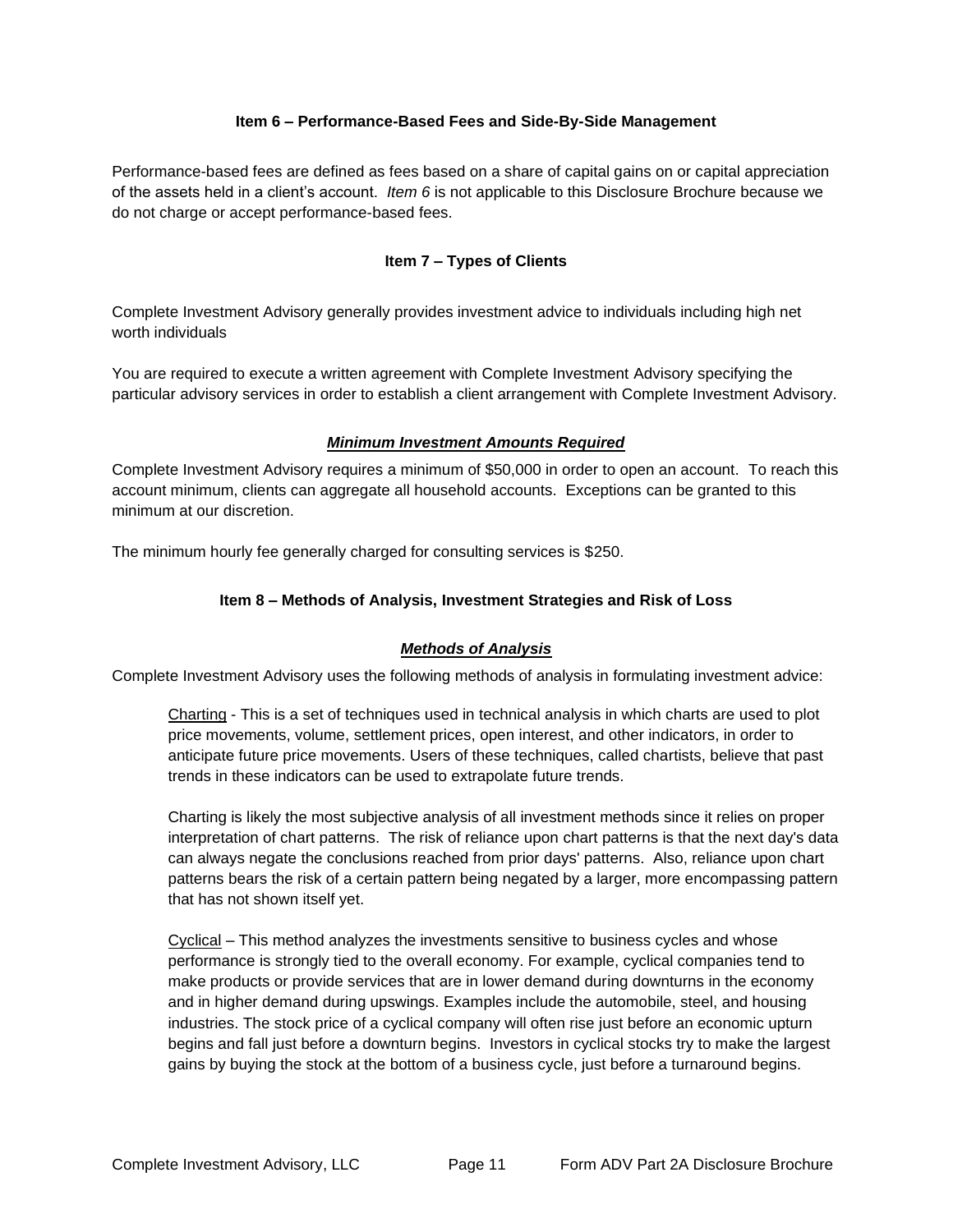While most economists and investors agree that there are cycles in the economy that need to be respected, the duration of such cycles is generally unknown. An investment decision to buy at the bottom of a business cycle may actually turn out to be a trade that occurs before or after the bottom of the cycle. If done before the bottom, then downside price action can result prior to any gains. If done after the bottom, then some upside price action may be missed. Similarly, a sell decision meant to occur at the top of a cycle may result in missed opportunity or unrealized losses.

Fundamental – This is a method of evaluating a security by attempting to measure its intrinsic value by examining related economic, financial and other qualitative and quantitative factors. Fundamental analysts attempt to study everything that can affect the security's value, including macroeconomic factors (like the overall economy and industry conditions) and individually specific factors (like the financial condition and management of a company). The end goal of performing fundamental analysis is to produce a value that an investor can compare with the security's current price in hopes of figuring out what sort of position to take with that security  $(underpriced = buy, overpriced = sell or short).$  Fundamental analysis is considered to be the opposite of technical analysis. Fundamental analysis is about using real data to evaluate a security's value. Although most analysts use fundamental analysis to value stocks, this method of valuation can be used for just about any type of security.

The risk associated with fundamental analysis is that it is somewhat subjective. While a quantitative approach is possible, fundamental analysis usually entails a qualitative assessment of how market forces interact with one another in their impact on the investment in question. It is possible for those market forces to point in different directions, thus necessitating an interpretation of which forces will be dominant. This interpretation may be wrong and could therefore lead to an unfavorable investment decision.

Technical – This is a method of evaluating securities by analyzing statistics generated by market activity, such as past prices and volume. Technical analysts do not attempt to measure a security's intrinsic value, but instead use charts and other tools to identify patterns that can suggest future activity. Technical analysts believe that the historical performance of stocks and markets are indications of future performance.

Technical analysis is even more subjective than fundamental analysis in that it relies on proper interpretation of a given security's price and trading volume data. A decision might be made based on a historical move in a certain direction that was accompanied by heavy volume; however, that heavy volume may only be heavy relative to past volume for the security in question, but not compared to the future trading volume. Therefore, there is the risk of a trading decision being made incorrectly since future trading volume is an unknown. Technical analysis is also done through observation of various market sentiment readings, many of which are quantitative. Market sentiment gauges the relative degree of bullishness and bearishness in a given security, and a contrarian investor utilizes such sentiment advantageously. When most traders are bullish, then there are very few traders left in a position to buy the security in question, so it becomes advantageous to sell it ahead of the crowd. When most traders are bearish, then there are very few traders left in a position to sell the security in question, so it becomes advantageous to buy it ahead of the crowd. The risk in utilization of such sentiment technical measures is that a very bullish reading can always become more bullish, resulting in lost opportunity if the money manager chooses to act upon the bullish signal by selling out of a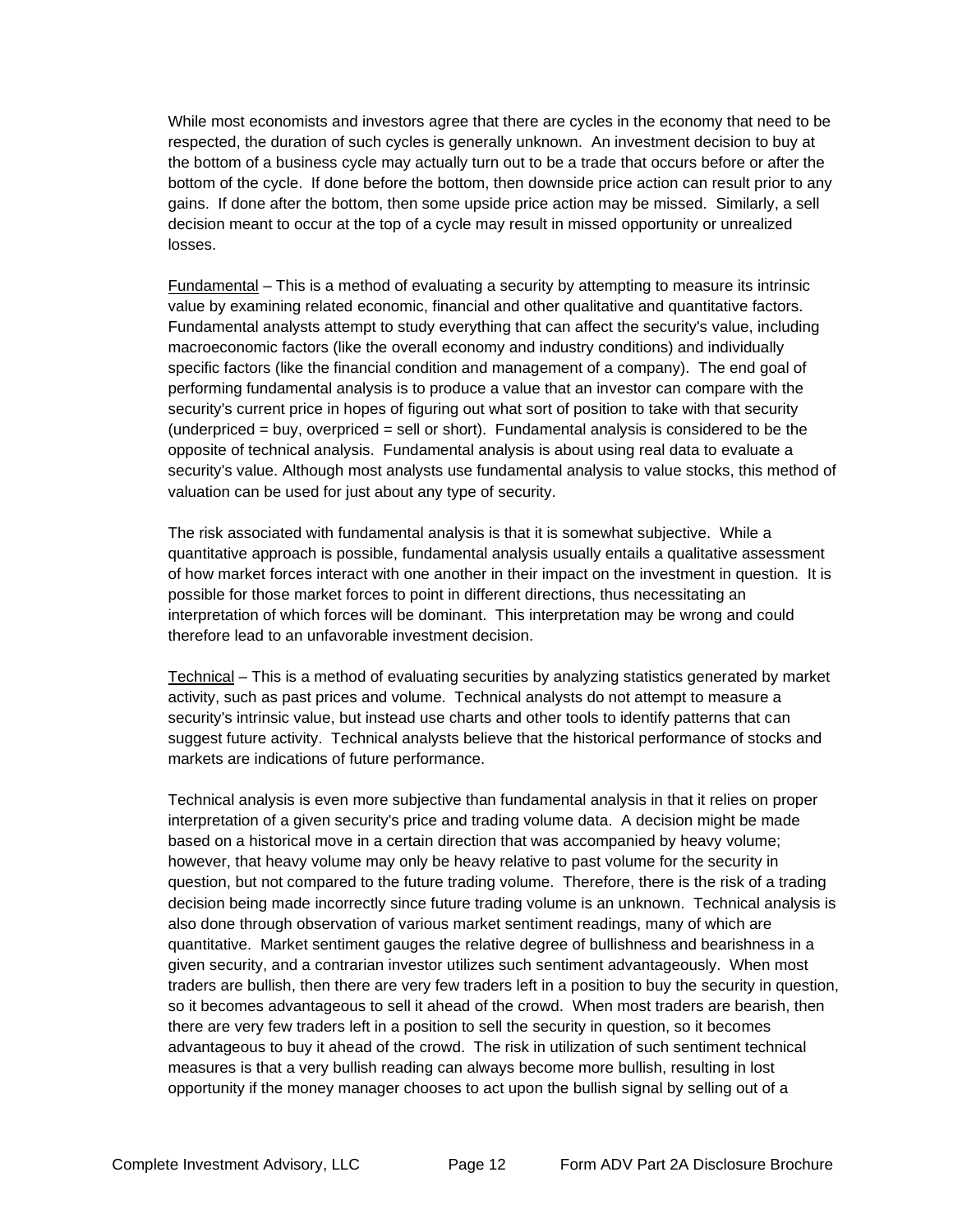position. The reverse is also true in that a bearish reading of sentiment can always become more bearish, which may result in a premature purchase of a security.

### *Investment Strategies*

<span id="page-12-0"></span>Complete Investment Advisory uses the following investment strategies when managing client assets and/or providing investment advice:

- Long term purchases. Investments held at least a year.
- <span id="page-12-1"></span>● Short term purchases. Investments sold within a year.

## *Risk of Loss*

Past performance is not indicative of future results. Therefore, you should never assume that future performance of any specific investment or investment strategy will be profitable. Investing in securities (including stocks, mutual funds, and bonds, etc.) involves risk of loss. Further, depending on the different types of investments there may be varying degrees of risk. You should be prepared to bear investment loss including loss of original principal.

Because of the inherent risk of loss associated with investing, our firm is unable to represent, guarantee, or even imply that our services and methods of analysis can or will predict future results, successfully identify market tops or bottoms, or insulate you from losses due to market corrections or declines. There are certain additional risks associated with investing in securities through our investment management program, as described below:

- Market Risk Either the stock market as a whole, or the value of an individual company, goes down resulting in a decrease in the value of client investments. This is also referred to as systemic risk.
- Equity (stock) market risk Common stocks are susceptible to general stock market fluctuations and to volatile increases and decreases in value as market confidence in and perceptions of their issuers change. If you held common stock, or common stock equivalents, of any given issuer, you would generally be exposed to greater risk than if you held preferred stocks and debt obligations of the issuer.
- Company Risk. When investing in stock positions, there is always a certain level of company or industry specific risk that is inherent in each investment. This is also referred to as unsystematic risk and can be reduced through appropriate diversification. There is the risk that the company will perform poorly or have its value reduced based on factors specific to the company or its industry. For example, if a company's employees go on strike or the company receives unfavorable media attention for its actions, the value of the company may be reduced.
- Fixed Income Risk. When investing in bonds, there is the risk that the issuer will default on the bond and be unable to make payments. Further, individuals who depend on set amounts of periodically paid income face the risk that inflation will erode their spending power. Fixed-income investors receive set, regular payments that face the same inflation risk.
- Options Risk. Options on securities may be subject to greater fluctuations in value than an investment in the underlying securities. Purchasing and writing put and call options are highly specialized activities and entail greater than ordinary investment risks.
- ETF and Mutual Fund Risk When investing in an ETF or mutual fund, you will bear additional expenses based on your pro rata share of the ETF's or mutual fund's operating expenses,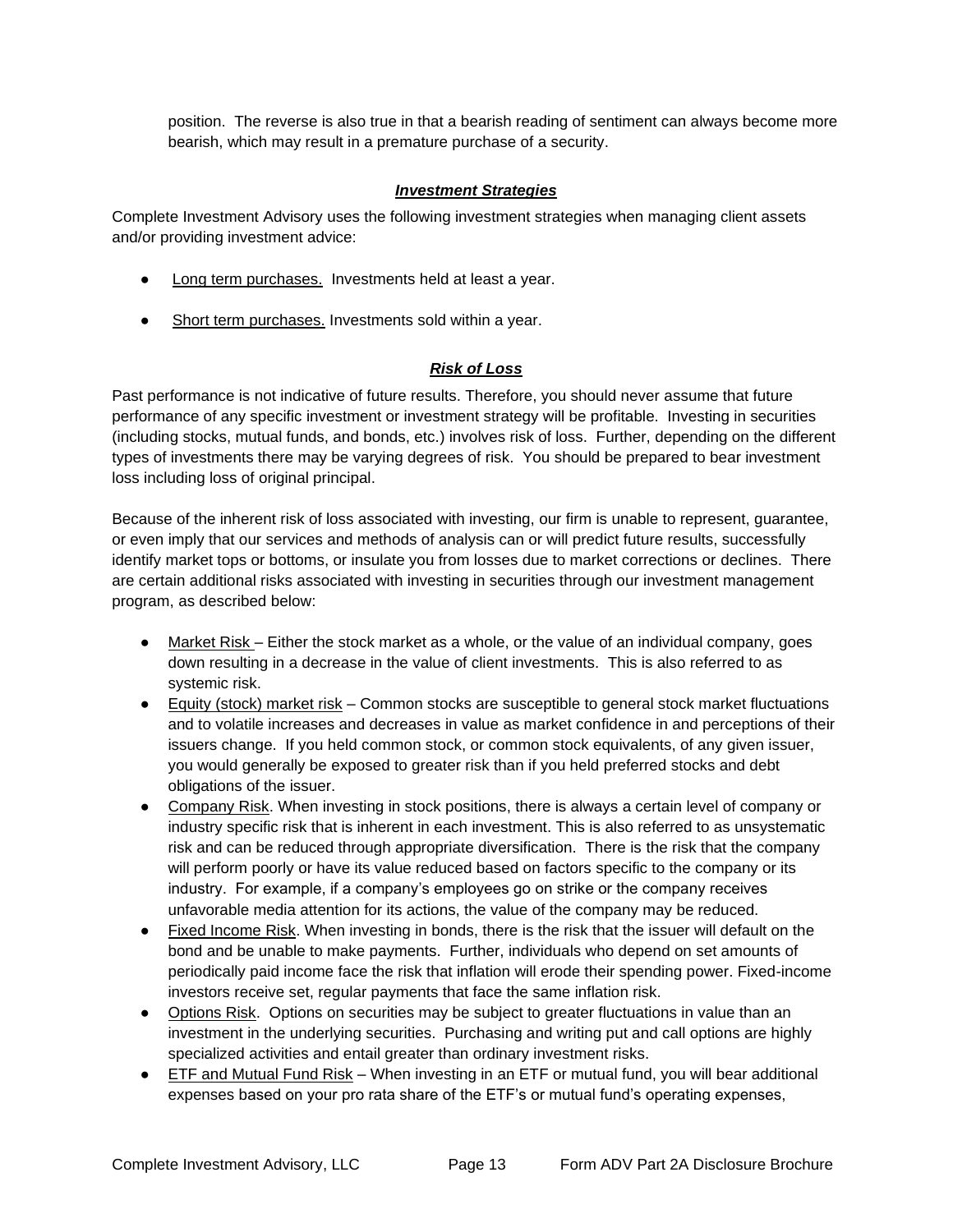including the potential duplication of management fees. The risk of owning an ETF or mutual fund generally reflects the risks of owning the underlying securities the ETF or mutual fund holds. You will also incur brokerage costs when purchasing ETFs.

● Management Risk – Your investment with our firm varies with the success and failure of our investment strategies, research, analysis and determination of portfolio securities. If our investment strategies do not produce the expected returns, the value of the investment will decrease.

### **Item 9 – Disciplinary Information**

<span id="page-13-1"></span><span id="page-13-0"></span>*Item 9* is not applicable to this Disclosure Brochure because there are no legal or disciplinary events that are material to a client's or prospective client's evaluation of our business or integrity.

## **Item 10 – Other Financial Industry Activities and Affiliations**

Complete Investment Advisory is **not** and does **not** have a related person that is a broker/dealer, municipal securities dealer, government securities dealer or broker, an investment company or other pooled investment vehicle (including a mutual fund, closed-end investment company, unit investment trust, private investment company or "hedge fund," and offshore fund), another investment adviser or financial planner, a futures commission merchant, commodity pool operator, or commodity trading advisor, a banking or thrift institution, a lawyer or law firm, a pension consultant, a real estate broker or dealer, and a sponsor or syndicator of limited partnerships.

Complete Investment Advisory is an independent registered investment registered adviser and only provides investment advisory services. The firm is not engaged in any other business activities and offers no other services except those described in this Disclosure Brochure. However, while the firm does not sell products or services other than investment advice, we will sell other products or provide services outside of our role as investment adviser representatives with the firm.

## *Insurance Agent*

We are licensed as an independent agents conducting insurance services through Retire Safely, LLC which an insurance company owned and controlled by our parent company, Complete Financial Group, Inc. If you purchase insurance through us in our separate capacities as insurance agents of Retire Safely, LLC, we will earn normal commissions paid by insurance companies. As noted in Item 5 above, Complete Investment Advisory provides for a fee offset in connection with Complete Investment Advisory's Consultation Services when clients engaging the Consultation Services also purchase insurance products through us. Clients are under no obligation to purchase insurance products.

## *Tax Preparation*

We provide tax preparation services through our affiliated company, Complete Tax Advisory, LLC. Clients are under no obligation to utilize our tax services, but if you elect to do so, any fees charged for tax preparation services will be billed separately and are in addition to the advisory fees assessed by Complete Investment Advisory. There are tax preparation services, other than Complete Tax Advisory, available, and we have an obvious conflict of interest if we suggest you utilize Complete Tax Advisory over other companies.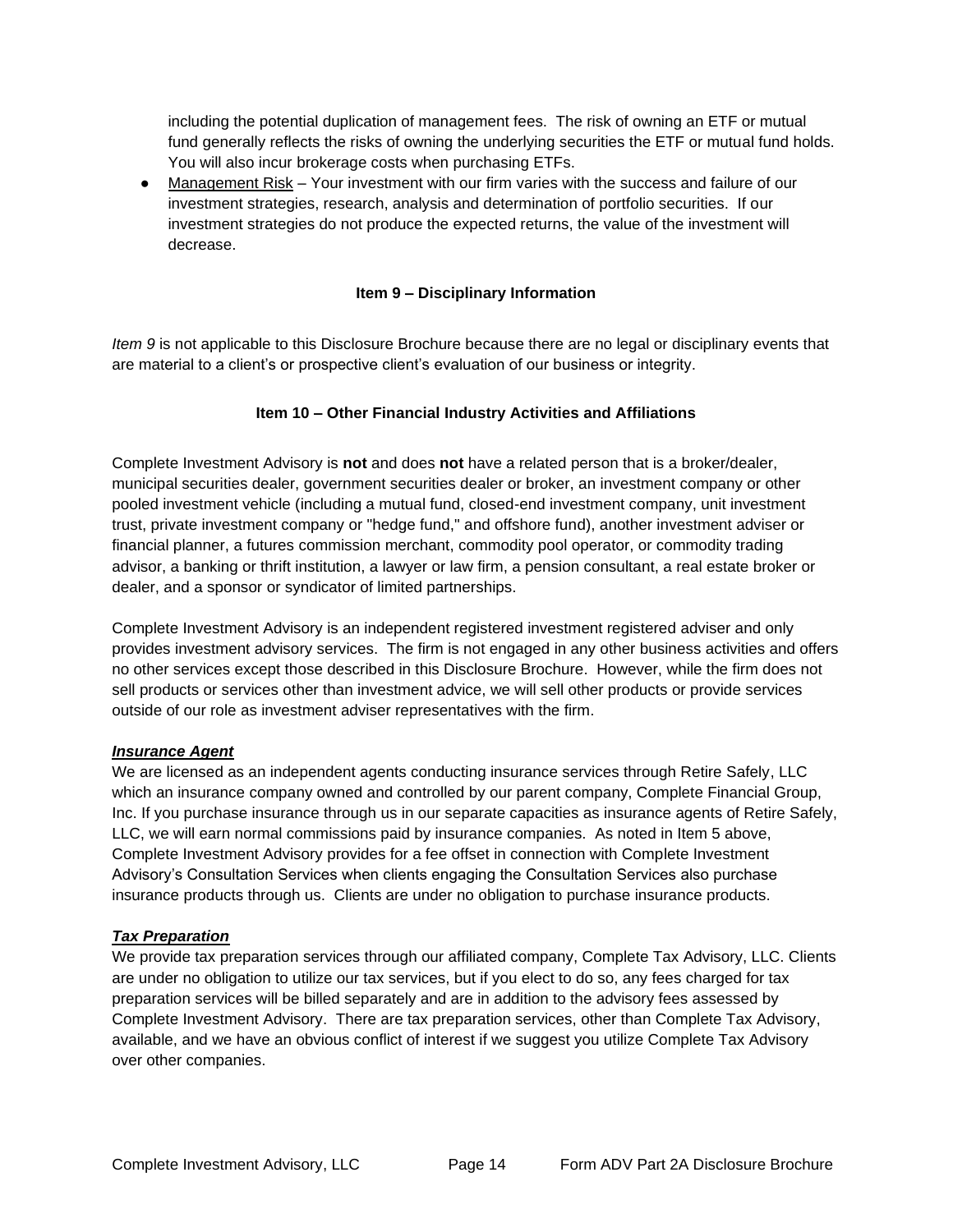## <span id="page-14-0"></span>*Third-Party Money Managers*

<span id="page-14-1"></span>We do not currently have any arrangements or provide services whereby we recommend unaffiliated investment adviser firms serving as independent, third-party money managers.

# **Item 11 – Code of Ethics, Participation in Client Transactions and Personal Trading**

# *Code of Ethics Summary*

<span id="page-14-2"></span>An investment adviser is considered a fiduciary and has a fiduciary duty to all clients. Complete Investment Advisory has established a Code of Ethics to comply with the requirements of the securities laws and regulations that reflects its fiduciary obligations and those of its supervised persons. The Code of Ethics also requires compliance with federal securities laws. Complete Investment Advisory will consistently act in your best interest in all advisory activities. The standard of conduct required is higher than ordinarily required and encountered in commercial business.

This section is intended to provide a summary description of the Code of Ethics of Complete Investment Advisory. If you wish to review the Code of Ethics in its entirety, you should send us a written request and upon receipt of your request, we will promptly provide a copy of the Code of Ethics to you.

# *Affiliate and Employee Personal Securities Transactions Disclosure*

<span id="page-14-3"></span>We can buy or sell for our personal accounts investment products identical to those recommended to clients. This creates a conflict of interest. However, it is our policy to place the interests of our clients ahead of our own when implementing personal investments. We will not buy or sell securities for our personal account(s) where our decision is derived, in whole or in part, by information obtained through our practice, unless the information is also available to the investing public upon reasonable inquiry. In order to minimize this conflict of interest, securities recommended by Complete Investment Advisory are widely held and publicly traded.

## **Item 12 – Brokerage Practices**

<span id="page-14-4"></span>Complete Investment Advisory recommends that you establish brokerage accounts with TD Ameritrade through their Institutional Platform. TD Ameritrade, Inc. ("TD Ameritrade") is a member of FINRA/SIPC/NFA. TD Ameritrade is an independent (and unaffiliated) SEC-registered broker-dealer and is recommended by Complete Investment Advisory to maintain custody of clients' assets and to effect trades for their accounts.

Periodically, we will review alternative custodians in the marketplace for comparison to the currently used custodian, evaluating criteria such as overall expertise, cost competitiveness, and financial condition. Quality of execution for custodians will be reviewed through trade journal evaluations.

Complete Investment Advisory is independently owned and operated and not affiliated with TD Ameritrade.

The primary factor in suggesting a broker/dealer or custodian is that the services of the recommended firm are provided in a cost-effective manner. While quality of execution at the best price is an important determinant, best execution does not necessarily mean lowest price, and it is not the sole consideration.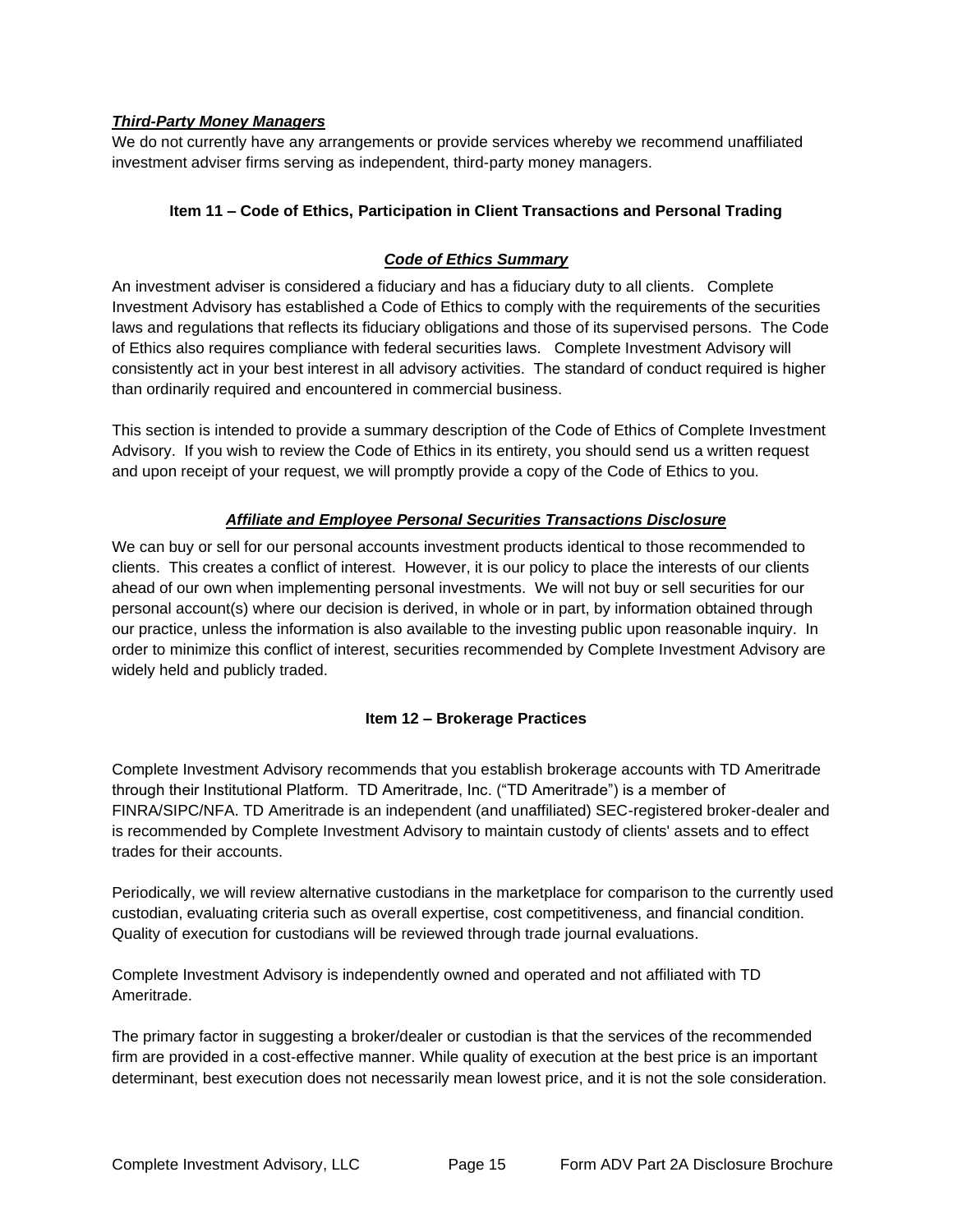The trading process of any broker/dealer suggested by Complete Investment Advisory must be efficient, seamless, and straight-forward. Overall custodial support services, trade correction services, and statement preparation are some of the other factors determined when suggesting a broker/dealer.

TD Ameritrade, Inc. provides us with access to their institutional trading and custody services, which are typically not available to retail investors. These services generally are available to independent investment advisors at no charge to them so long as the independent investment advisors maintain a minimum amount of assets with the custodian.

TD Ameritrade does not charge separately for custody but is compensated by account holders through commissions or other transaction-related fees for securities trades that are executed through the custodian or that settle into a custodian account.

These benefits include, but are not necessarily limited to: receipt of duplicate client confirmations and bundled duplicate statements; access to a trading desk; access to block trading which provides the ability to aggregate securities transactions and allocate the appropriate shares to client accounts; the ability to have investment advisory fees deducted directly from client accounts; access to an electronic communications network for client order entry and account information; and access to mutual funds that generally require significantly higher minimum initial investments or are generally only available to institutional investors.

TD Ameritrade, Inc. also makes available to us other products and services that benefit our firm but would not benefit clients' accounts. Some of these other products and services assist us in managing and administering clients' accounts. These include software and other technology that provide access to client account data (such as trade confirmation and account statements); provide research, pricing information and other market data; facilitate payment of the firm's fees from its clients' accounts; and assist with backoffice functions; record keeping and client reporting. Many of these services generally may be used to service all or a substantial number of our accounts, including accounts not maintained at a recommended custodian. Complete Investment Advisory is also providing other services intended to help our firm manage and further develop our business enterprise. These services can include consulting, publications and conferences on practice management, information technology, business succession, regulatory compliance and marketing.

Specifically, Complete Investment Advisory participates in the TD Ameritrade Institutional program. TD Ameritrade Institutional is a division of TD Ameritrade, Inc. TD Ameritrade offers to independent investment Advisors services which include custody of securities, trade execution, clearance and settlement of transactions. Adviser receives some benefits from TD Ameritrade through its participation in the program. *(Please see the disclosure under Item 14 below.)*

## *Directed Brokerage*

<span id="page-15-0"></span>Clients are allowed to select the broker-dealer that will be used for their accounts. Clients directing the use of a particular broker/dealer or other custodian must understand that we may not be able to obtain the best prices and execution for the transaction. Under a client-directed brokerage arrangement, clients can receive less favorable prices than would otherwise be the case if the client had not designated a particular broker/dealer or custodian. Directed brokerage account trades are generally placed by Complete Investment Advisory after effecting trades for other clients of Complete Investment Advisory. In the event that a client directs Complete Investment Advisory to use a particular broker or dealer, Complete Investment Advisory may not be authorized to negotiate commissions and may be unable to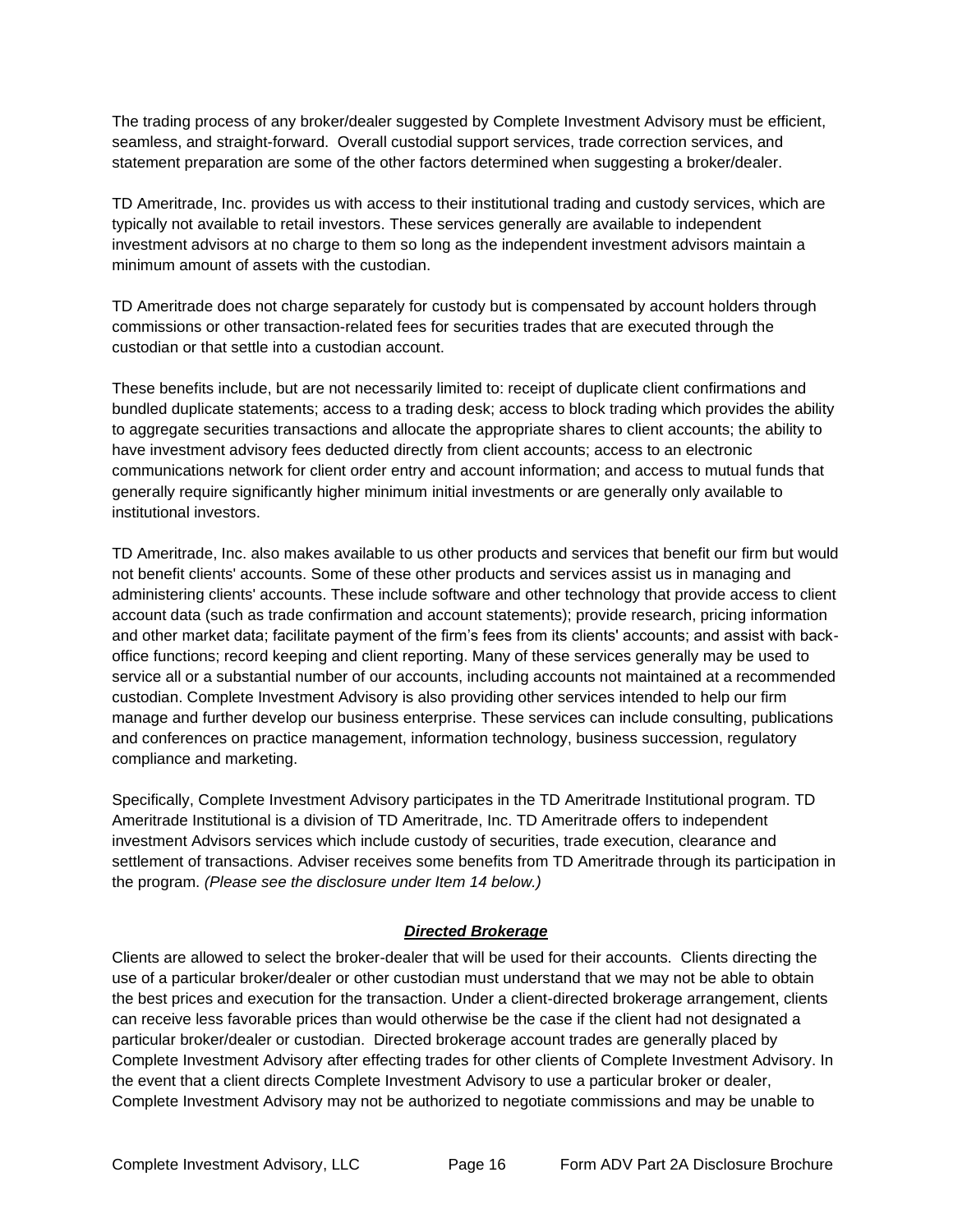obtain volume discounts or best execution. In addition, under these circumstances a disparity in commission charges may exist between the commissions charged to clients who direct Complete Investment Advisory to use a particular broker or dealer versus clients who do not direct the use of a particular broker or dealer.

# *Block Trading Policy*

<span id="page-16-0"></span>Complete Investment Advisory may aggregate (or bunch) trades when executing securities transactions for our various clients, when possible, in order to realize more effective trade execution and the cost efficiencies that come from executing larger order sizes.

Complete Investment Advisory generally provides investment advisory services in connection with exchange traded funds (ETFs), stocks, and municipal bonds. When dealing with individual securities issues, our firm will not aggregate transactions unless aggregation is consistent both with our duty to seek best execution and with the terms of the investment advisory agreement of each client for whom such trades are being aggregated. Complete Investment Advisory will, of course, provide individual advice and treatment to each advisory client and in each instance, our firm must reasonably believe that we can obtain best price by aggregation. Complete Investment Advisory receives no additional benefit as a result of aggregation of transactions.

In each instance where aggregation is undertaken, it is Complete Investment Advisory's policy that no client will be favored over any other client. Each client participating in an aggregated order will participate at the average share price for all our firm's transactions in that security on a given business day, with transaction costs shared pro-rata, based upon each client's participation in the transaction. There is no requirement to allocate trades pro-rata and in some cases it might not make sense. Therefore, each incidence will be reviewed by the Chief Compliance Officer to determine the appropriate action and a similar review will occur during the preparation of our firm's internal allocation statement. The objective of an allocation statement is to ensure that based upon the individual needs and financial objectives of various clients (taking into consideration any restrictions or limitations), our firm is distributing investment opportunities among client accounts in a rational and predictable manner and that the distribution is fair and equitable to all. If the aggregated order is filled in its entirety, it will be allocated among clients in accordance with the allocation statement. If the order is partially filled, it will be allocated pro-rata based on the allocation statement and documented accordingly. However, deviations may occur. Examples of some circumstances that might warrant such a deviation include tax considerations, particular investment guidelines, client-imposed restrictions, etc. Complete Investment Advisory will document any special considerations.

## **Item 13 – Review of Accounts**

## *Account Reviews and Reviewers*

<span id="page-16-2"></span><span id="page-16-1"></span>Managed accounts are reviewed at least quarterly. While the calendar is the main triggering factor, reviews can also be conducted at your request. Account reviews will include investment strategy and objectives review and making a change if strategy and objectives have changed. Reviews are conducted by Rodney Schauer, with reviews performed in accordance with your investment goals and objectives.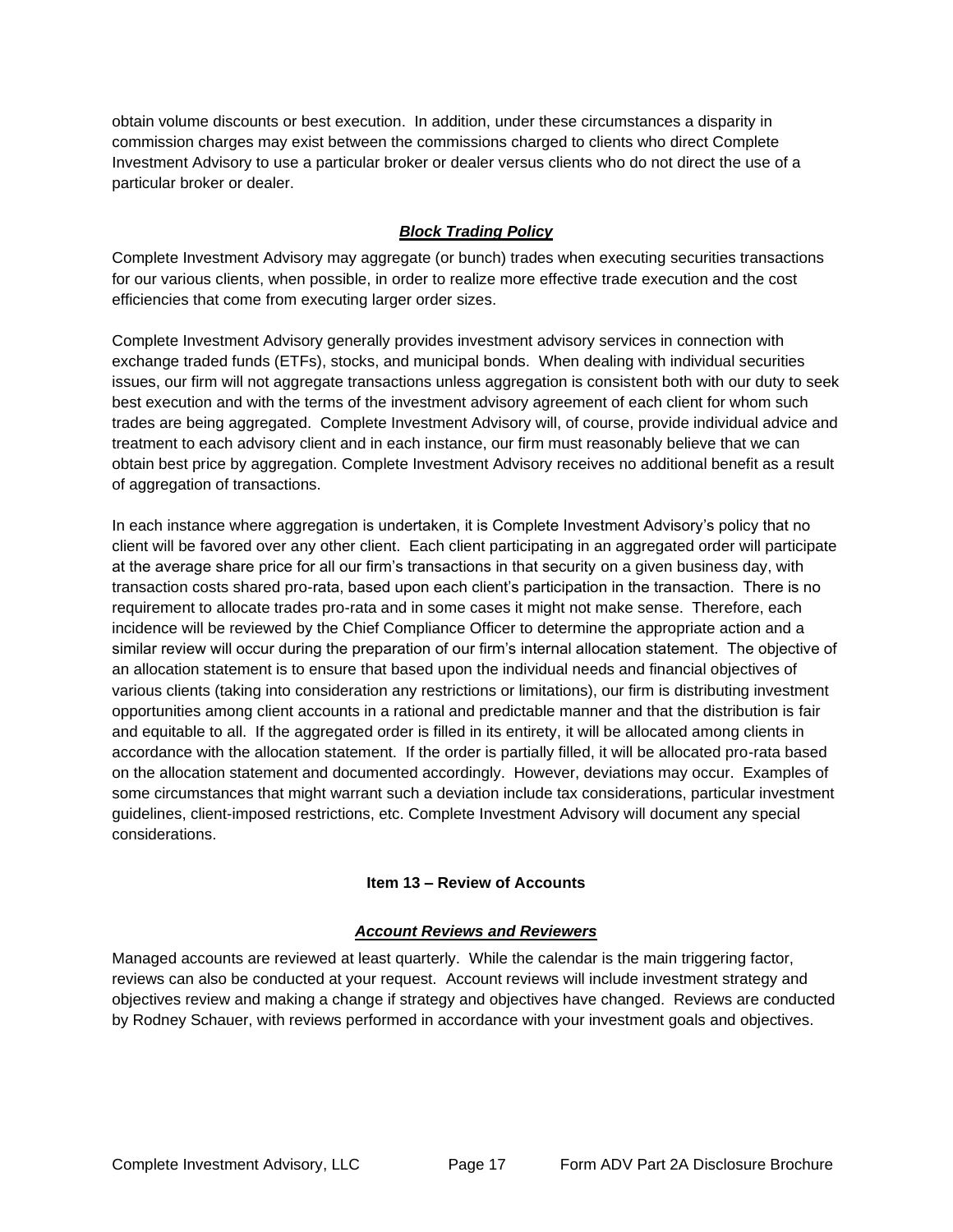#### *Statements and Reports*

<span id="page-17-1"></span><span id="page-17-0"></span>For our asset management services, you are provided with transaction confirmation notices and regular quarterly account statements directly from the qualified custodian.

#### **Item 14 – Client Referrals and Other Compensation**

The only compensation received from advisory services is the fees charged for providing investment advisory services as described in Item 5 of this Disclosure Brochure. Complete Investment Advisory receives no other forms of compensation in connection with providing investment advice.

#### *WiserAdvisor*

Complete Investment Advisory has entered into an agreement with WiserAdvisor to be listed on their electronic referral and listing service through its website located at [https://www.wiseradvisor.com.](https://www.wiseradvisor.com/) Through this website users can research and be contacted by qualified financial professionals, such as financial advisors, financial planners, accountants, investment advisors, and insurance professionals, including Complete Investment Advisory.

WiserAdvisor does not recommend any specific financial professional to users. Instead, it provides users with one or more financial professionals who meet the user's criteria. Users must evaluate and choose on their own the financial professional with whom they would like to work after reviewing the information provided by WiserAdvisor about the financial professional or by reviewing the financial professional's credentials through the WiserAdvisor website. WiserAdvisor is not responsible for determining or reviewing any advice a financial professional provides to a user.

For WiserAdvisor services, WiserAdvisor charges Complete Investment Advisory an annual membership subscription as well as a per lead fee for each qualified lead (containing user contact information). A link to this Form ADV Part 2A can be found on our WiserAdvisor profile, which is also emailed by WiserAdvisor to users interested in our services and can also be found on our WiserAdvisor directoryprofile. There are no charges for users to use the services of WiserAdvisor.

WiserAdvisor users are never required or obligated to work with or use the services of Complete Investment Advisory. The selection of an investment adviser is important and should not be based solely on marketing or referrals, including introductions from WiserAdvisor. Individuals that find us through WiserAdvisor are free to work with any investment adviser or financial professional of their own choosing.

#### *SmartAdvisor*

Complete Investment Advisory has also entered into an agreement with SmartAdvisor to receive referrals generated from SmartAdvisor's online marketing efforts (https://smartadvisormatch.com/). This is a paid arrangement whereby we have agreed to compensate SmartAdvisor a fee for each individual referred to us in geographical areas where Complete Investment Advisory maintains its physical office location. Individuals that contact SmartAdvisor either directly or online will be connected with up to three advisors in their local area and will then decide which financial services provider to work with.

SmartAdvisor does not proactively call or speak to individuals about Complete Investment Advisory but if an individual contacts SmartAdvisor for a recommended financial provider in geographical locations in which Complete Investment Advisory maintains a physical office location, the individual may be connected to Complete Investment Advisory. At that time, SmartAdvisor will provide the individual a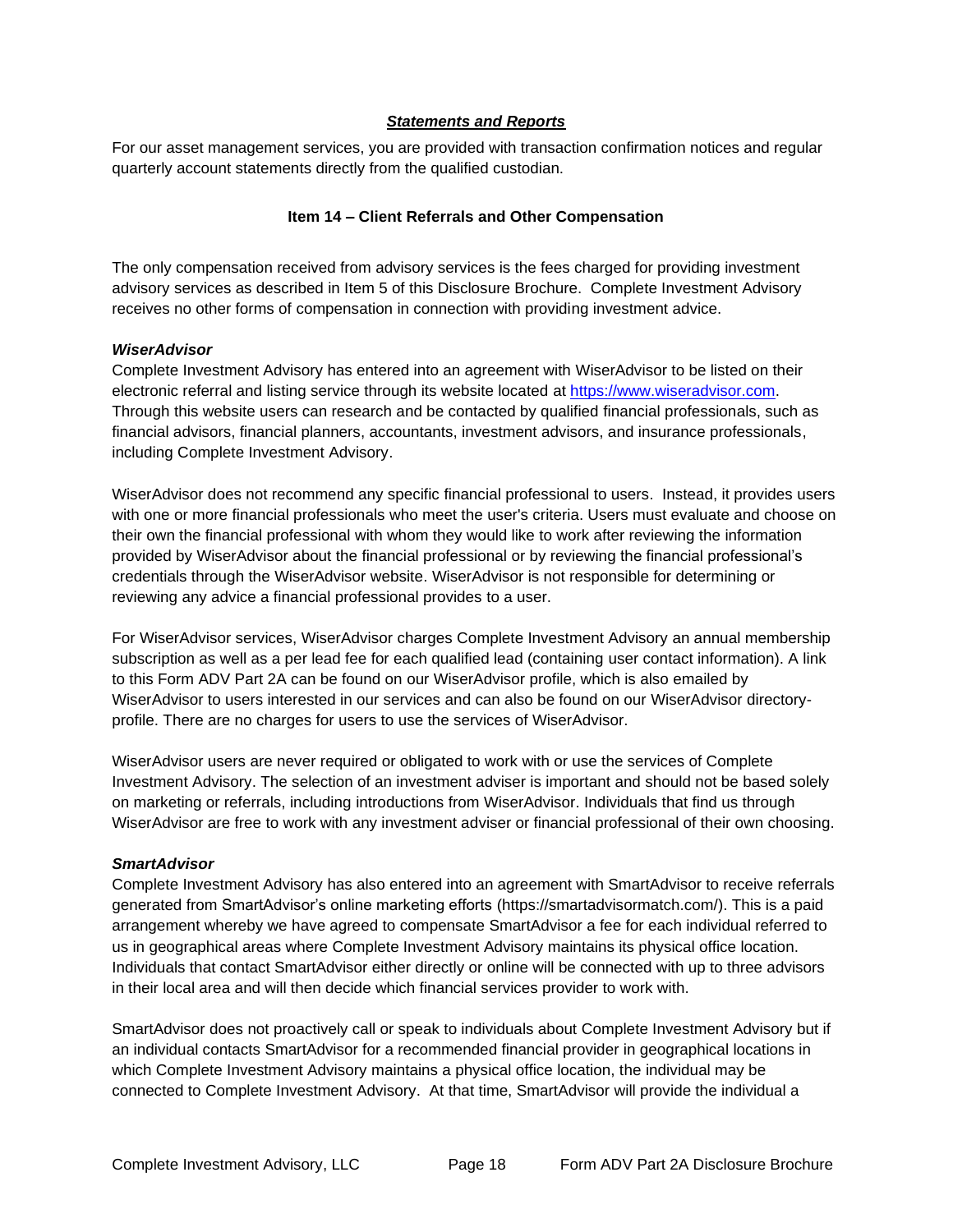Solicitor Disclosure Statement (detailing among other things, the fee we pay to SmartAdvisor) along with a copy of our Form ADV brochures.

Complete Investment Advisory is given the individual's name and contact information that they provide and that have expressed interest in hearing from a qualified investing professional. Complete Investment Advisory will attempt to contact them directly to answer any question they have and if necessary, schedule an appointment with an Investment Advisor Representative.

Our payment to SmartAdvisor is based on the number and asset level of referrals provided and not based on the number of new clients attained. We simply pay a per referral fee for the service.

Individuals referred to Complete Investment Advisory by SmartAdvisor are not required or obligated in any way to work with Complete Investment Advisory. The selection of an investment adviser is important and should not be based solely on marketing or referrals, including referrals from SmartAdvisor. Individuals that find us through SmartAdvisor are free to work with any investment adviser or financial professional of their own choosing.

### **Item 15 – Custody**

<span id="page-18-0"></span>Custody, as it applies to investment advisors, has been defined by regulators as having access or control over client funds and/or securities. In other words, custody is not limited to physically holding client funds and securities. If an investment adviser has the ability to access or control client funds or securities, the investment adviser is deemed to have custody and must ensure proper procedures are implemented.

Complete Investment Advisory is deemed to have custody of client funds and securities whenever Complete Investment Advisory is given the authority to have fees deducted directly from client accounts. However, this is the only form of custody Complete Investment Advisory will ever maintain. It should be noted that authorization to trade in client accounts is not deemed by regulators to be custody.

For accounts in which Complete Investment Advisory is deemed to have custody, we have established procedures to ensure all client funds and securities are held at a qualified custodian in a separate account for each client under that client's name. Clients or an independent representative of the client will direct, in writing, the establishment of all accounts and therefore are aware of the qualified custodian's name, address and the manner in which the funds or securities are maintained. Finally, account statements are delivered directly from the qualified custodian to each client, or the client's independent representative, at least quarterly. Clients should carefully review those statements and are urged to compare the statements against reports received from Complete Investment Advisory. When clients have questions about their account statements, they should contact Complete Investment Advisory or the qualified custodian preparing the statement.

#### **Item 16 – Investment Discretion**

<span id="page-18-1"></span>When providing asset management services, Complete Investment Advisory maintains trading authorization over your Account and can provide management services on a **discretionary** basis. When discretionary authority is granted, I will have the authority to determine the type of securities and the amount of securities that can be bought or sold for your portfolio without obtaining your consent for each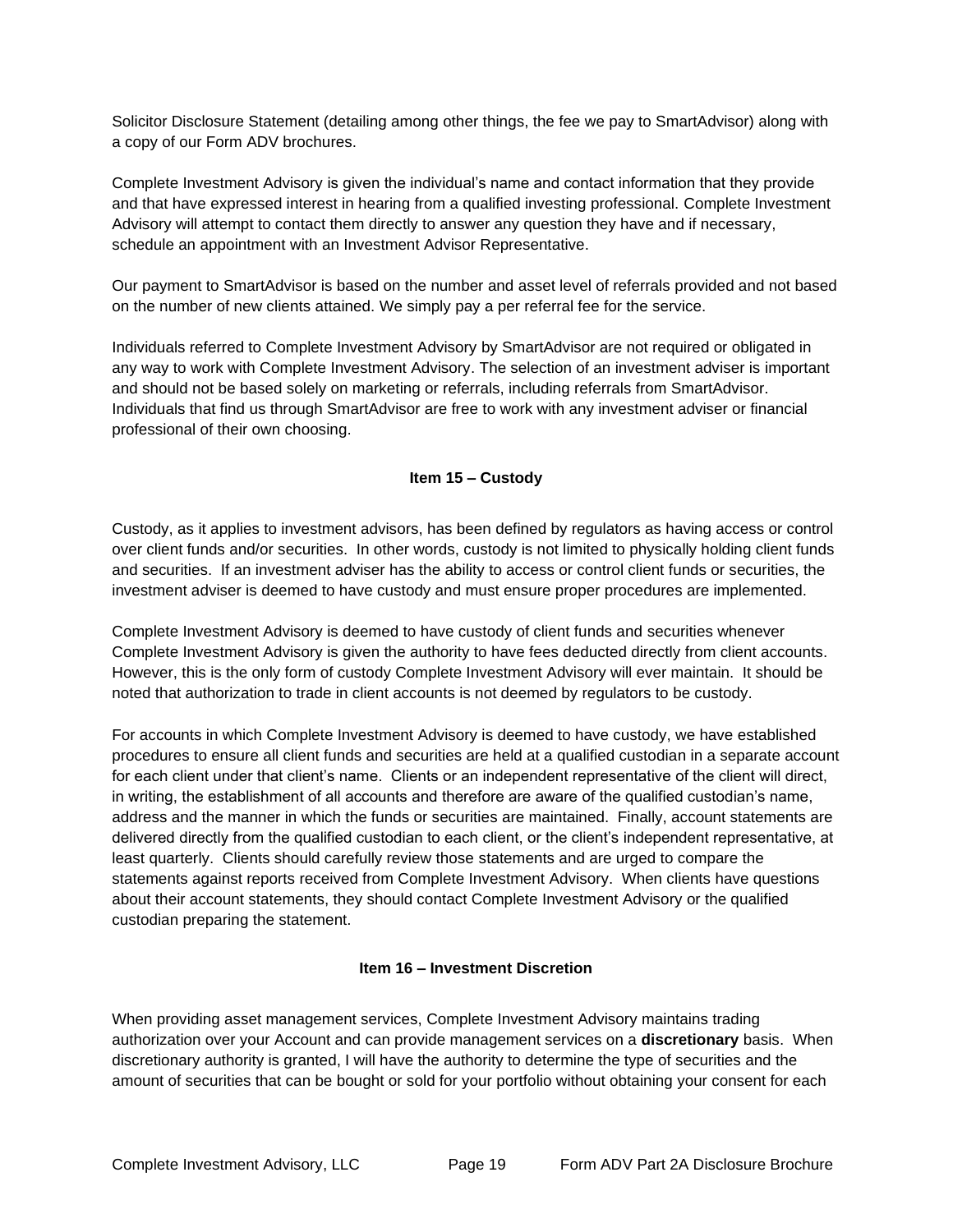transaction. However, it is the policy of Complete Investment Advisory to consult with you prior to making significant changes in the account even when discretionary trading authority is granted.

You will have the ability to place reasonable restrictions on the types of investments that may be purchased in your Account. You may also place reasonable limitations on the discretionary power granted to Complete Investment Advisory so long as the limitations are specifically set forth or included as an attachment to the client agreement.

## **Item 17 – Voting Client Securities**

<span id="page-19-0"></span>Complete Investment Advisory does not vote proxies on behalf of Clients. We have determined that taking on the responsibilities for voting client securities does not add enough value to the services provided to you to justify the additional compliance and regulatory costs associated with voting client securities. Therefore, it is your responsibility to vote all proxies for securities held in Account. You will receive proxies directly from the qualified custodian or transfer agent; we will not provide you with the proxies. You are encouraged to read through the information provided with the proxy-voting documents and decide based on the information provided. Although we do not vote client proxies, if you have a question about a particular proxy feel free to contact us. However, you will have the ultimate responsibility for making all proxy-voting decisions.

# **Item 18 – Financial Information**

<span id="page-19-1"></span>This *Item 18* is not applicable to this brochure. Complete Investment Advisory does not require or solicit prepayment of more than \$500 in fees per client, six months or more in advance. Therefore, we are not required to include a balance sheet for the most recent fiscal year. We are not subject to a financial condition that is reasonably likely to impair our ability to meet contractual commitments to clients. Finally, Complete Investment Advisory has not been the subject of a bankruptcy petition at any time.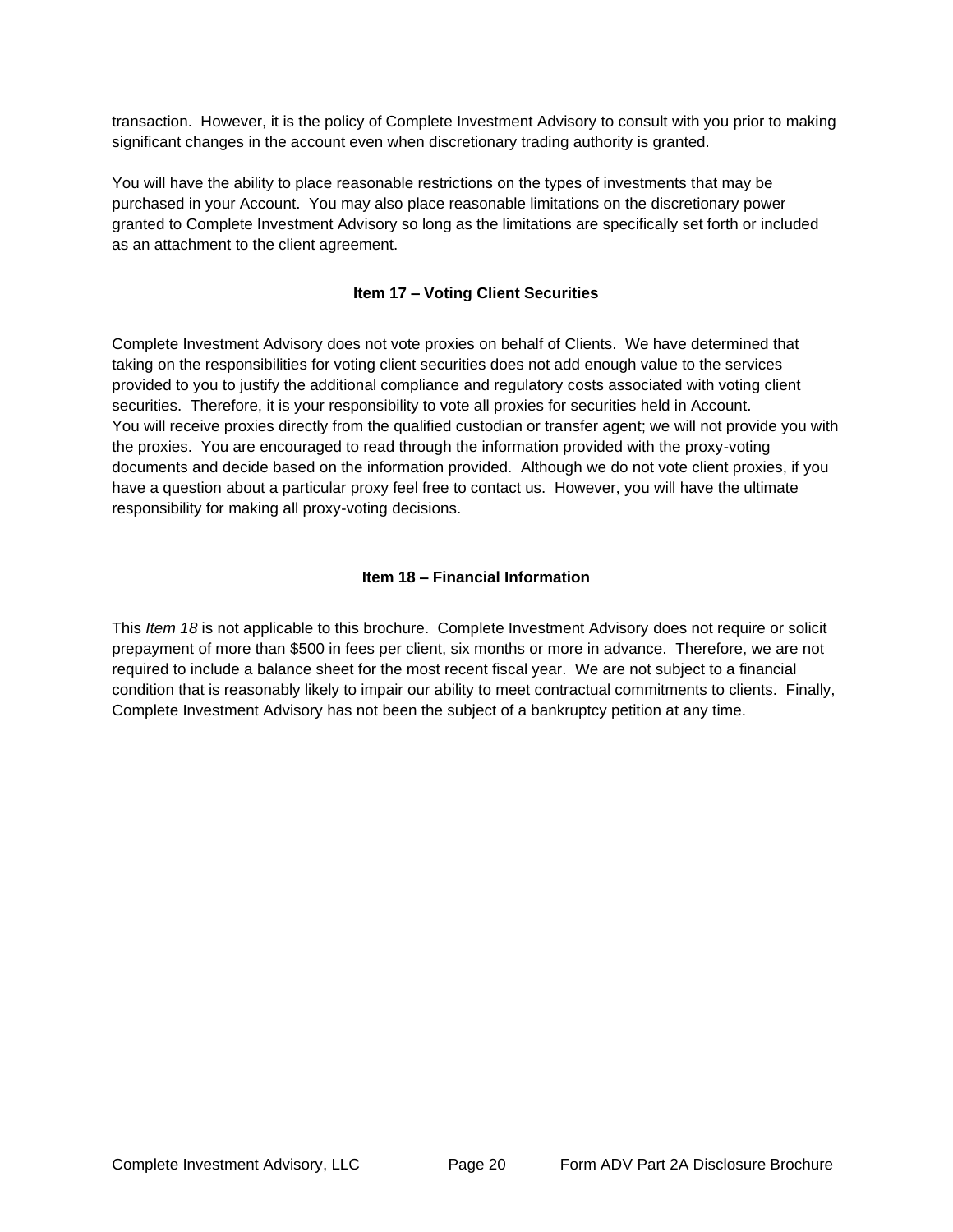### **Item 19 – Requirements for State-Registered Advisers**

### *Executive Officer and Management Personnel*

### <span id="page-20-1"></span><span id="page-20-0"></span>**Rodney Schauer**

*Licenses:*

● Insurance Licensed – State of North Dakota

### *Education:*

● The American College, Chartered Financial Consultant: 2011

### *Business Experience*:

- Complete Investment Advisory, LLC, Managing Member, 10/2012 to Present and Investment Advisor Representative, 03/2013 to Present;
- The Wright Legacy Group, LLC, Investment Advisor Representative, 02/2012 to 07/2013;
- Rod Schauer, Independent Insurance Agent, 10/1980 to present (insurance sales continued through Complete Financial Group, Inc. d/b/a Retire Safely, from 06/1992 through 12/2021 and now through Retire Safely, LLC)
- Complete Financial Group, Inc., President and Direct Owner; 06/1992 to Present;
- Retire Safely, LLC, Managing Member and Insurance Agent; 01/2022 to Present; and
- <span id="page-20-2"></span>● Complete Tax Advisory LLC, Managing Member, 01/2010 to Present.

## *Other Business Activities*

Complete Investment Advisory is an independent registered investment registered adviser and only provides investment advisory services. The firm is not engaged in any other business activities and offers no other services except those described in this Disclosure Brochure. However, while the firm does not sell products or services other than investment advice, we will sell other products or provide services outside of our role as investment adviser representatives with the firm.

<span id="page-20-3"></span>However, we are engaged in other business activities. Please refer to *Item 10* of this brochure for details.

## *No Performance Based Fees*

<span id="page-20-4"></span>As previously disclosed in *Item 6*, Complete Investment Advisory does not charge or accept performancebased fees.

#### *No Arbitrations*

Complete Investment Advisory or any of its associated persons have not been the subject of any client arbitrations or similar legal disputes.